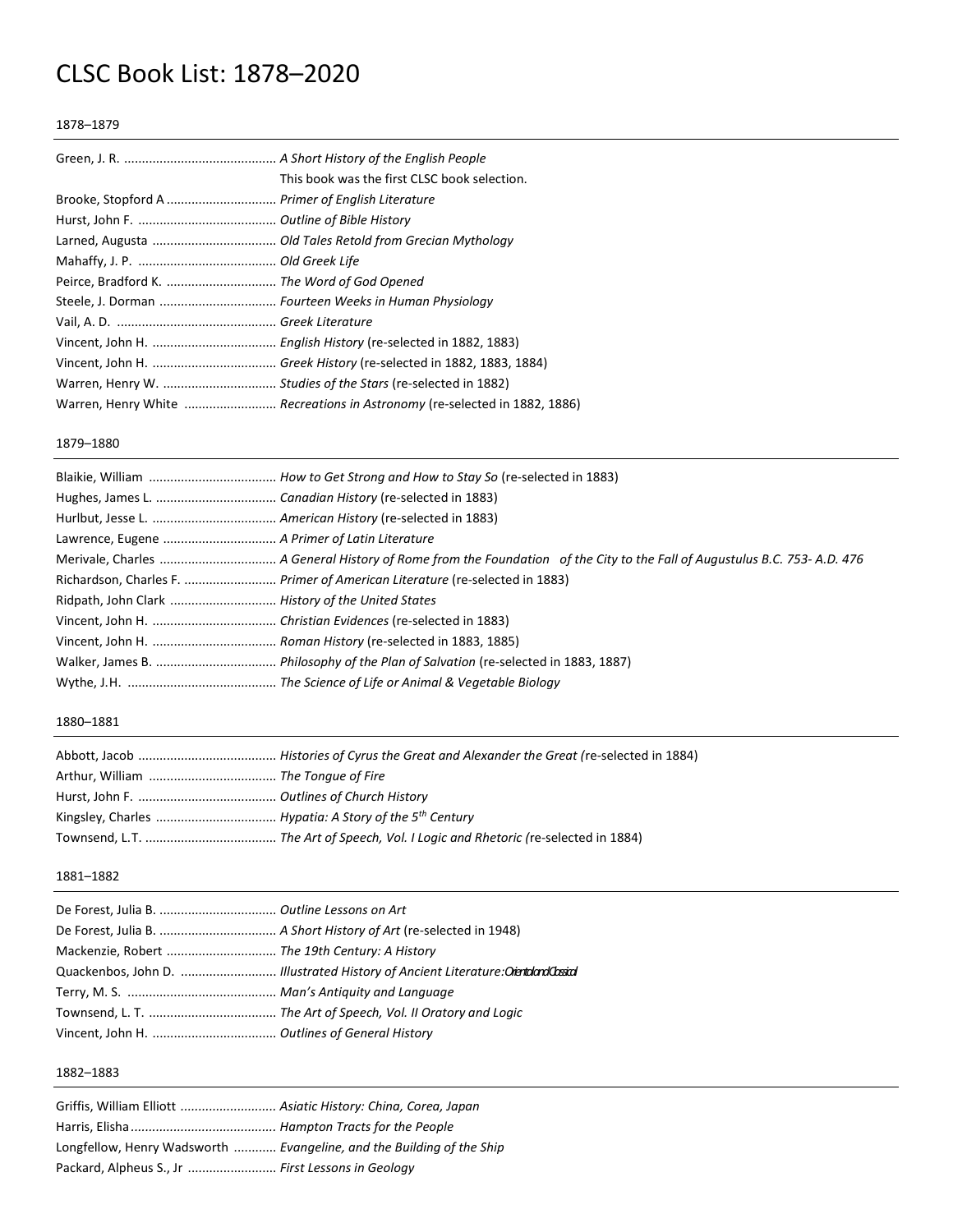Timayenis, Telemachus T. .................... A History of Greece (re-selected in 1883) Wilkinson, William Cleaver .................. Preparatory Greek Course in English (re-selected in 1884, 1888)

#### 1883–1884

| Hawthorne, Nathaniel  Biographical Stories           |  |
|------------------------------------------------------|--|
|                                                      |  |
| various authors,                                     |  |
| ed. Coleman E. Bishop  Pictures from English History |  |
|                                                      |  |
|                                                      |  |
|                                                      |  |

#### 1884–1885

| Fields, Mrs. James T.  How to Help the Poor |  |
|---------------------------------------------|--|
|                                             |  |
| various authors,                            |  |
| ed. J. Dorman Steele,                       |  |
| Esther B. Steele,                           |  |
|                                             |  |

## 1885–1886

| Hale, Edward Everett  In His Name |                                                                                                     |
|-----------------------------------|-----------------------------------------------------------------------------------------------------|
|                                   |                                                                                                     |
|                                   |                                                                                                     |
| Steele, J. Dorman and             |                                                                                                     |
|                                   |                                                                                                     |
|                                   | Townsend, Luther T.  The Bible and Other Literature in the Nineteenth Century (re-selected in 1889) |

#### 1886–1887

| Fisher, George Park  The Christian Religion           |                                                                                    |
|-------------------------------------------------------|------------------------------------------------------------------------------------|
|                                                       |                                                                                    |
|                                                       |                                                                                    |
| various authors,                                      |                                                                                    |
| ed. Arthur M. Wheeler.  Sketches from English History |                                                                                    |
|                                                       | Wilkinson, William Cleaver  Classic French Course in English (re-selected in 1890) |
|                                                       |                                                                                    |
|                                                       | by Frederick Starr)                                                                |

|                                                   | Hatfield, Marcus P.  The Physiology and Hygiene of the House in Which We Live      |
|---------------------------------------------------|------------------------------------------------------------------------------------|
|                                                   |                                                                                    |
| Washington, IrvingReadings from Washington Irving |                                                                                    |
|                                                   | Wilkinson, William Cleaver  Classic German Course in English (re-selected in 1891) |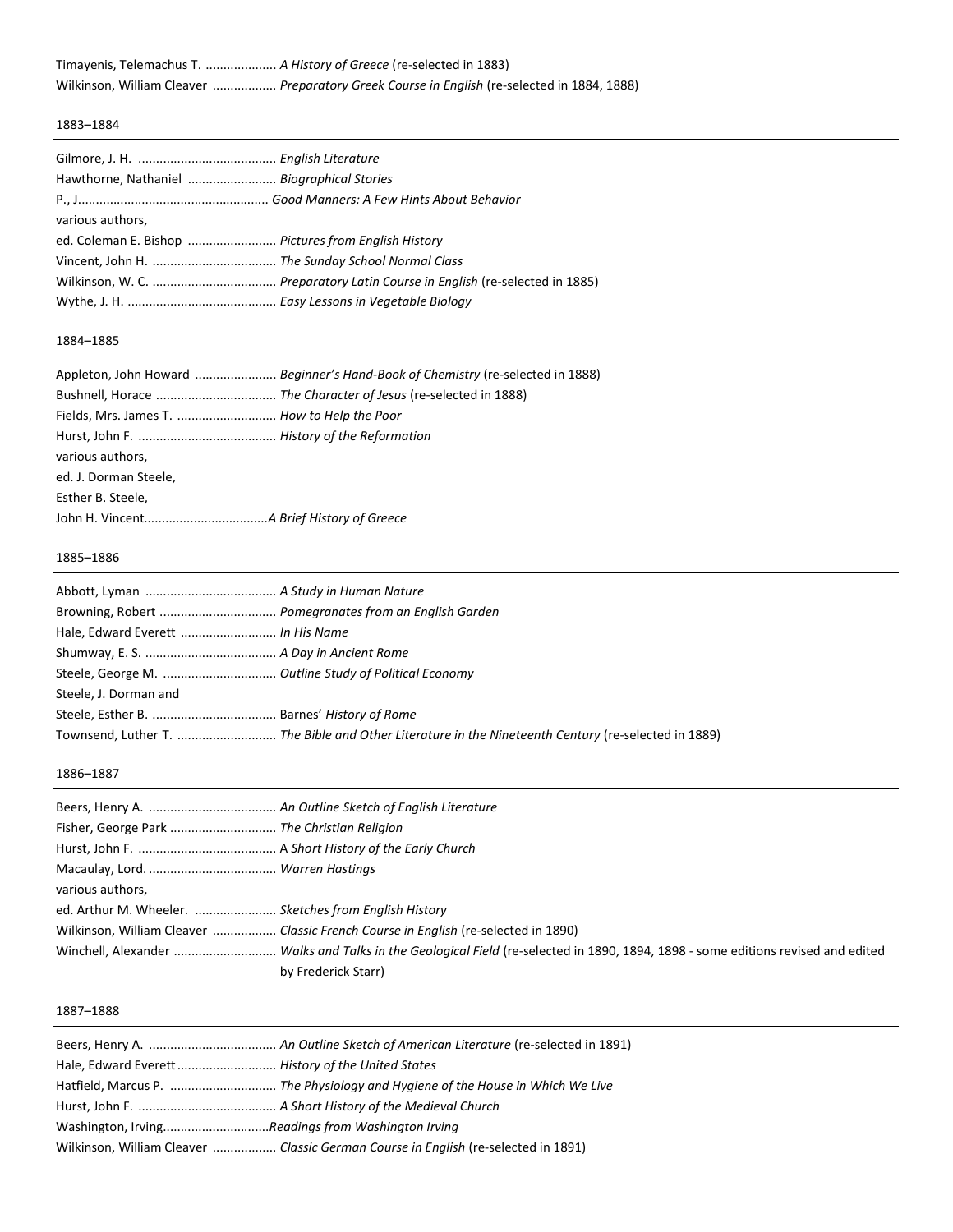| Steele, J. Dorman                                              |  |
|----------------------------------------------------------------|--|
|                                                                |  |
| Vincent, John H.and Joy, James R.  An Outline of Greek History |  |

# 1889–1890

| Wilkinson, William Cleaver  Preparatory and College Latin Course in English |
|-----------------------------------------------------------------------------|

## 1890–1891

## 1891–1892

| Mitchell, J. Murray and |  |
|-------------------------|--|
|                         |  |
|                         |  |
|                         |  |

# 1892–1893

| Smith, T. Roger                                              |  |
|--------------------------------------------------------------|--|
| and Redford, George                                          |  |
| (revised by W.H. Goodyear)  Greek Architecture and Sculpture |  |
| Wilkinson, William Cleaver  Classic Greek Course in English  |  |

| various authors,                                          |                                                                    |
|-----------------------------------------------------------|--------------------------------------------------------------------|
| eds. W. D. McClintock                                     |                                                                    |
|                                                           | and Porter Lander McClintock  Song and Legend from the Middle Ages |
| Wilkinson, William CleaverClassic Latin Course in English |                                                                    |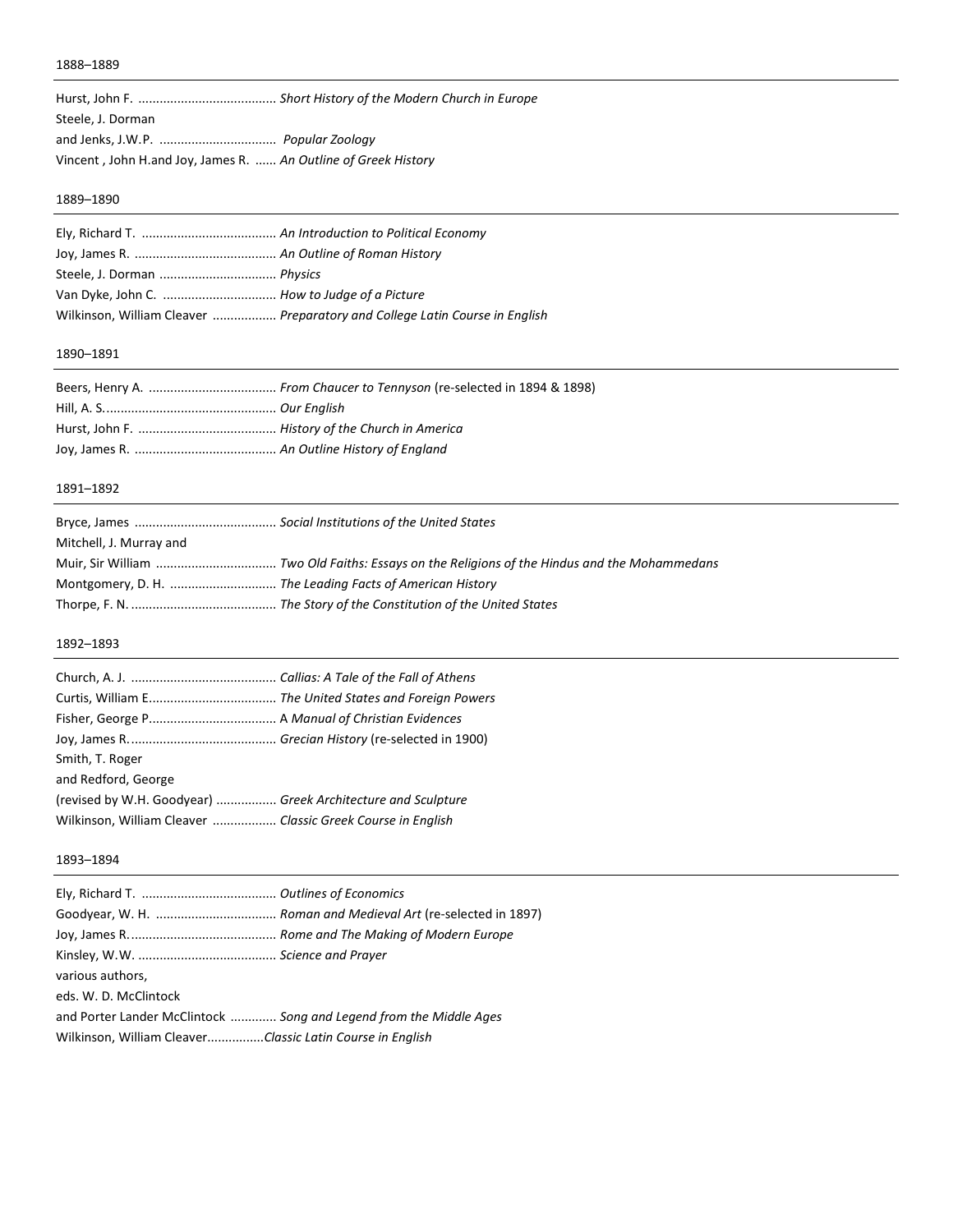| Coman, Katharine and                           |  |
|------------------------------------------------|--|
|                                                |  |
| Goodyear, William H Renaissance and Modern Art |  |
|                                                |  |

# 1895–1896

# 1896–1897

#### 1897–1898

| Henderson, Charles R.  The Social Spirit in America |  |
|-----------------------------------------------------|--|
| Pellison, Maurice,                                  |  |
| trans. Maud Wilkinson  Roman Life in Pliny's Time   |  |
|                                                     |  |
|                                                     |  |

#### 1898–1899

#### 1899–1900

| various authors, |                     |
|------------------|---------------------|
|                  |                     |
|                  | <b>Other Papers</b> |

## 1900–1901

| Kuhns. Oscar. II |  |
|------------------|--|
|                  |  |
|                  |  |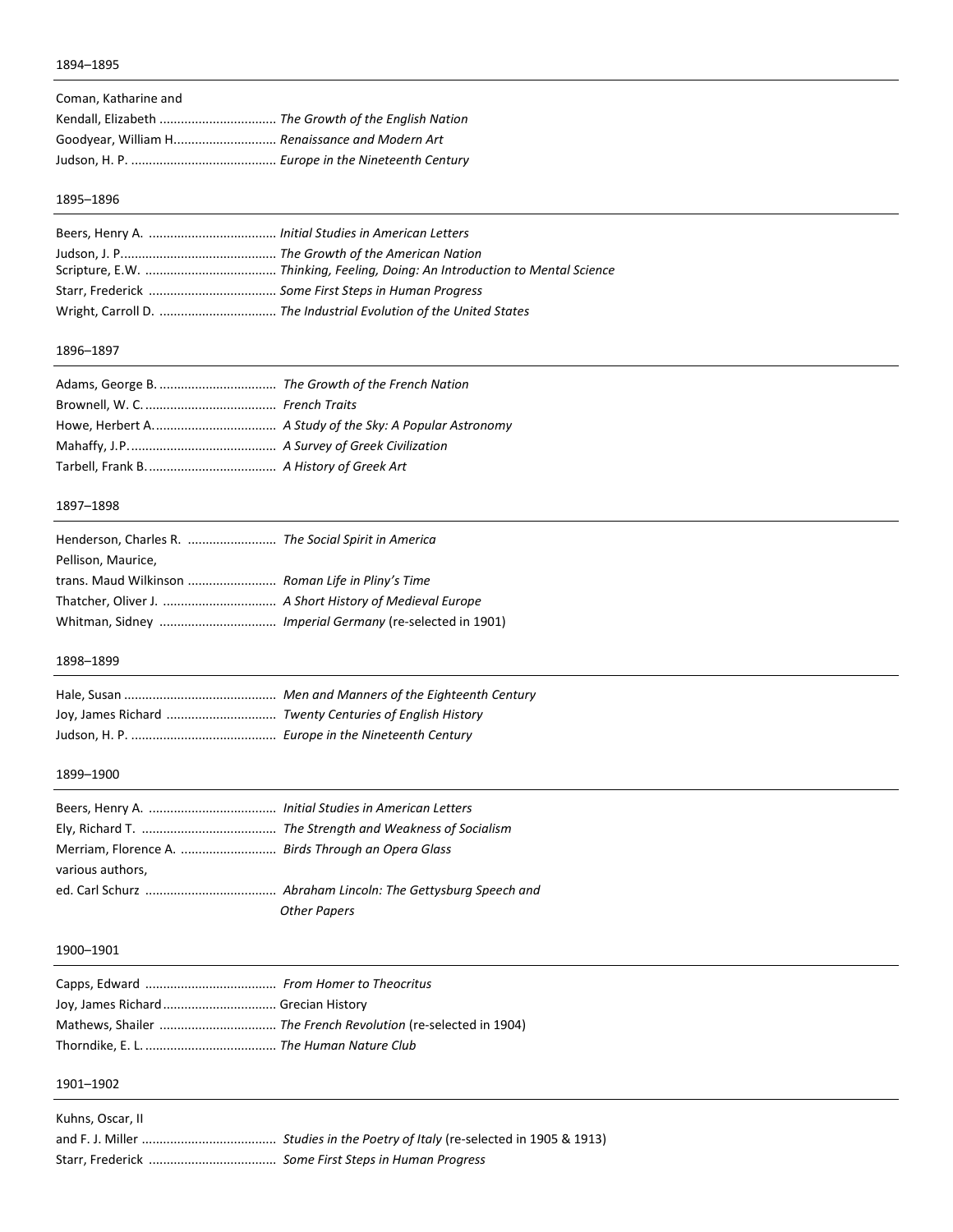various authors,

| ed. Elizabeth Wormeley Latimer  Men and Cities of Italy |  |
|---------------------------------------------------------|--|
|                                                         |  |

#### 1902–1903

#### 1903–1904

#### 1904–1905

| Erckmann, Emile, and                               |  |
|----------------------------------------------------|--|
| Chatrian, Alexander  The States General            |  |
| Hochdoerfer, Richard  Studies in German Literature |  |
|                                                    |  |

# 1905–1906

#### 1906–1907

| Moran, Thomas Francis  The English Government |             |
|-----------------------------------------------|-------------|
|                                               |             |
|                                               | Great Plays |

#### 1907–1908

| Bates, Katherine Lee  American Literature |  |
|-------------------------------------------|--|
|                                           |  |

#### 1908–1909

| Baker, Ray Stannard  Seen in Germany |  |
|--------------------------------------|--|
|                                      |  |
|                                      |  |
|                                      |  |

#### 1909–1910

Dickinson, G. Lowes ............................. The Greek View of Life Fowler, William Warde ........................ Social Life at Rome (in the Age of Cicero) Homer,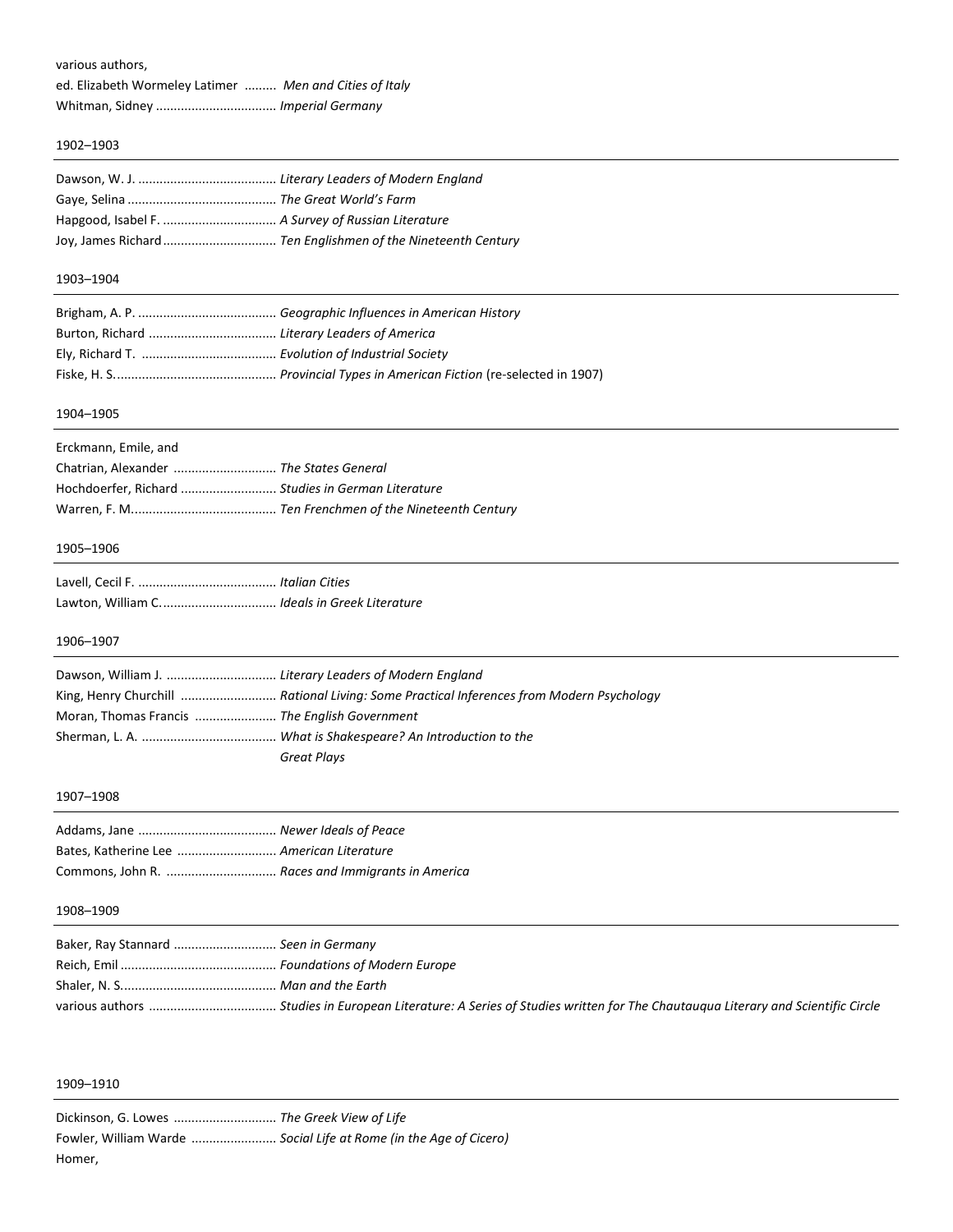trans. Andrew Lang, S.H. Butcher, Walter Leaf, and Ernest Myers...........The Homeric Stories: Iliad and Odyssey Martin, Martha Evans .......................... The Friendly Stars

## 1910–1911

| Oppenheim, Nathan  Mental Growth and Control |  |
|----------------------------------------------|--|
|                                              |  |
| various authors                              |  |
| ed. Mabell S.C. Smith Studies in Dickens     |  |

#### 1911–1912

#### 1912–1913

|                                             | Ogg, Frederic Austin  Social Progress in Contemporary Europe |
|---------------------------------------------|--------------------------------------------------------------|
|                                             |                                                              |
| Sidgwick, Mrs. Alfred  Home Life in Germany |                                                              |
|                                             |                                                              |

#### 1913–1914

| Schmucker, Samuel C.  The Meaning of Evolution |  |
|------------------------------------------------|--|

## 1914–1915

| Gruenberg, Mrs. S. M.  Your Child Today and Tomorrow |  |
|------------------------------------------------------|--|
|                                                      |  |
|                                                      |  |

# 1915–1916

| Mabie, Hamilton Wright  American Ideals, Character, and Life |                                                                          |
|--------------------------------------------------------------|--------------------------------------------------------------------------|
| Martin, Martha Evans  The Ways of the Planets                |                                                                          |
|                                                              |                                                                          |
| various authors,                                             |                                                                          |
|                                                              | ed. Albert Bushnell Hart  Social and Economic Forces in American History |

#### 1916–1917

| Bracq, Jean Charlemagne  France Under the Republic |  |
|----------------------------------------------------|--|
| Fife, Robert Herndon  Germany between Two Wars     |  |
| Griffis, William Elliot  Belgium: The Land of Art  |  |
|                                                    |  |

## 1917–1918

Ferrero, Guglielmo trans. Frances Lance Ferrero ............... Characters and Events in Roman History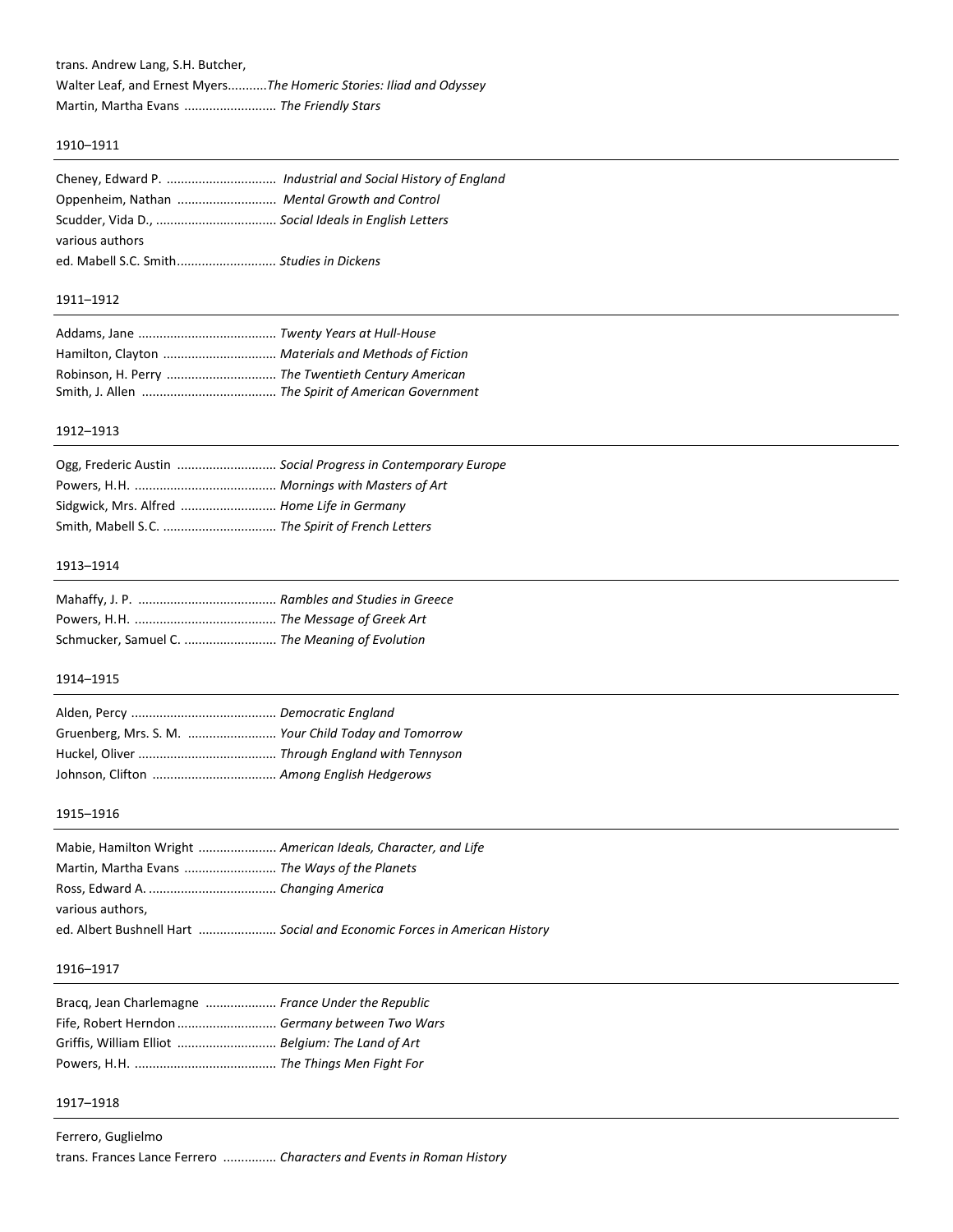Fisher, Irving, and Fisk, Eugene Lyman .............................. How to Live: Rules for Healthful Living Based on Modern Science Portor Pope, Laura Spencer ................. The Greatest Books in the World Tucker, T. G. ......................................... Life in Ancient Athens

#### 1918–1919

| Lavell, Cecil Fairfield and             |  |
|-----------------------------------------|--|
| Payne, Charles Edward  Imperial Britian |  |
|                                         |  |

## 1919–1920

| Page, Thomas Nelson  The Old South: Essays Social and Political |
|-----------------------------------------------------------------|
|                                                                 |

#### 1920–1921

| Bates, Katharine Lee  Spanish Highways and Byways |  |
|---------------------------------------------------|--|
| Davis, William Stearns  History of France         |  |
|                                                   |  |
| Agresti, Antonio                                  |  |
| and Zimmern, Helen  New Italy                     |  |

# 1921–1922

| Abbott, Frank Frost  The Common People of Ancient Rome |  |
|--------------------------------------------------------|--|
| Gibbons, Herbert Adams  The New Map of Asia            |  |
|                                                        |  |
|                                                        |  |

#### 1922–1923

| Stoddard, Lothrop  The New World of Islam |  |
|-------------------------------------------|--|
|                                           |  |

| Adams, Elizabeth Kemper  Women Professional Workers |  |
|-----------------------------------------------------|--|
|                                                     |  |
|                                                     |  |
|                                                     |  |
| various authors,                                    |  |
| eds. William Peterfield Trent;                      |  |
| John Erskine;                                       |  |
| Stuart P. Sherman;                                  |  |
|                                                     |  |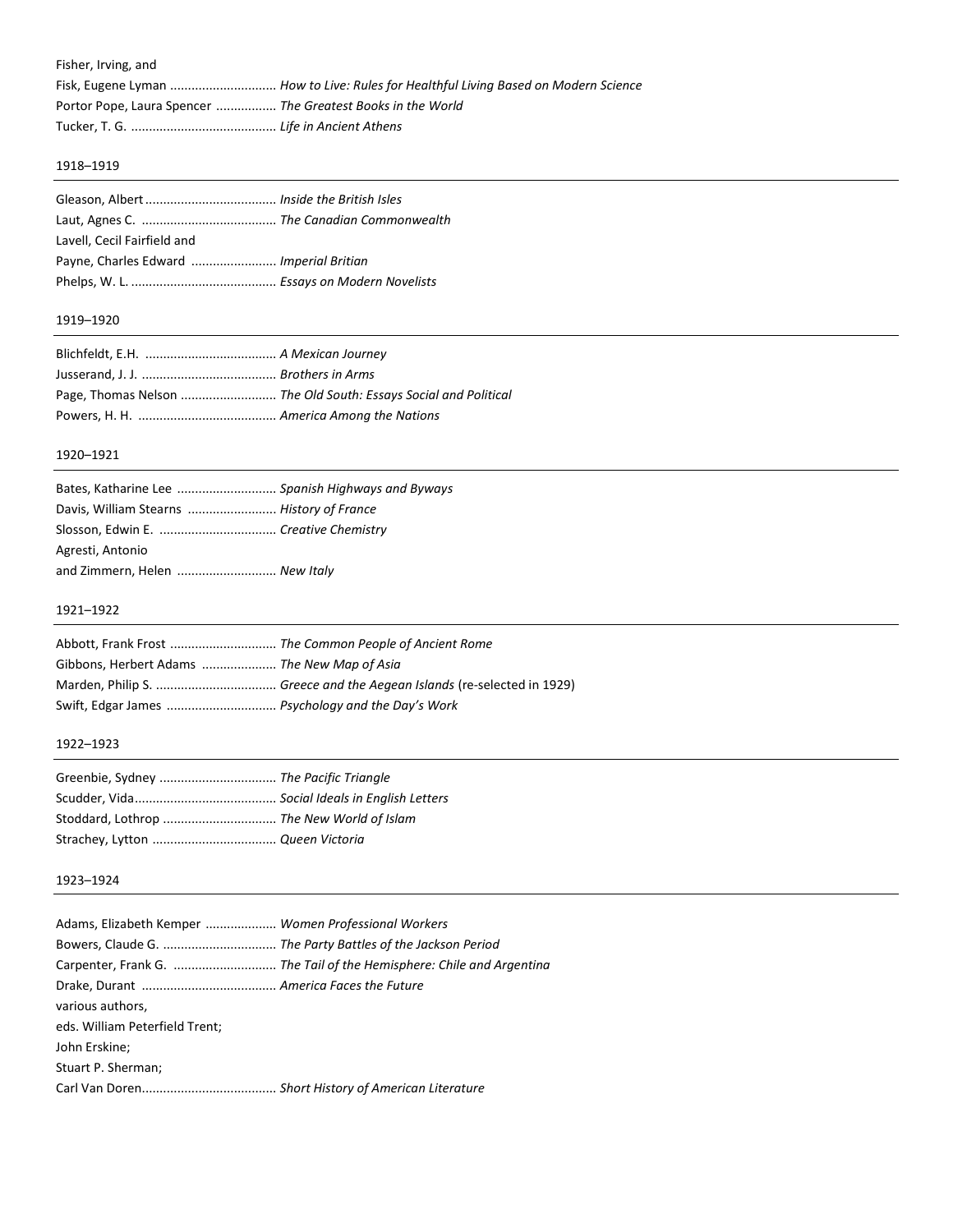|                                                         | Carpenter, Frank G.  From Tangier to Tripoli: Morocco, Algeria, Tunisia, and the Sahara |
|---------------------------------------------------------|-----------------------------------------------------------------------------------------|
| Fueter, Edward,                                         |                                                                                         |
| trans. Sidney Bradshaw Fay  World History (1815 – 1920) |                                                                                         |
| various authors,                                        |                                                                                         |
| ed. Edwin E. Slosson  Keeping Up with Science           |                                                                                         |

# 1925–1926

| Fisher, Irving and                                               |  |
|------------------------------------------------------------------|--|
| Fisk, Eugene Lyman  How to Live                                  |  |
| Magonigle, H. Van Buren  The Nature, Practice and History of Art |  |
| Schmucker, Samuel Christian  Man's Life on Earth                 |  |
|                                                                  |  |

#### 1926–1927

| Morris, G. W. and   |  |
|---------------------|--|
|                     |  |
|                     |  |
| Van Doren, Carl and |  |
|                     |  |

#### 1927–1928

# 1928–1929

| Fosdick, Harry Emerson  A Pilgrimage to Palestine |  |
|---------------------------------------------------|--|
|                                                   |  |
| Swift, Edgar James  Psychology and the Day's Work |  |

| Ferrero, Guglielmo,                                      |  |
|----------------------------------------------------------|--|
| trans. Christian Gauss  The Women of the Caesars         |  |
| Ludwig, Emil,                                            |  |
| trans. Cedar Paul and Eden Paul  On Mediterranean Shores |  |
| various authors,                                         |  |
|                                                          |  |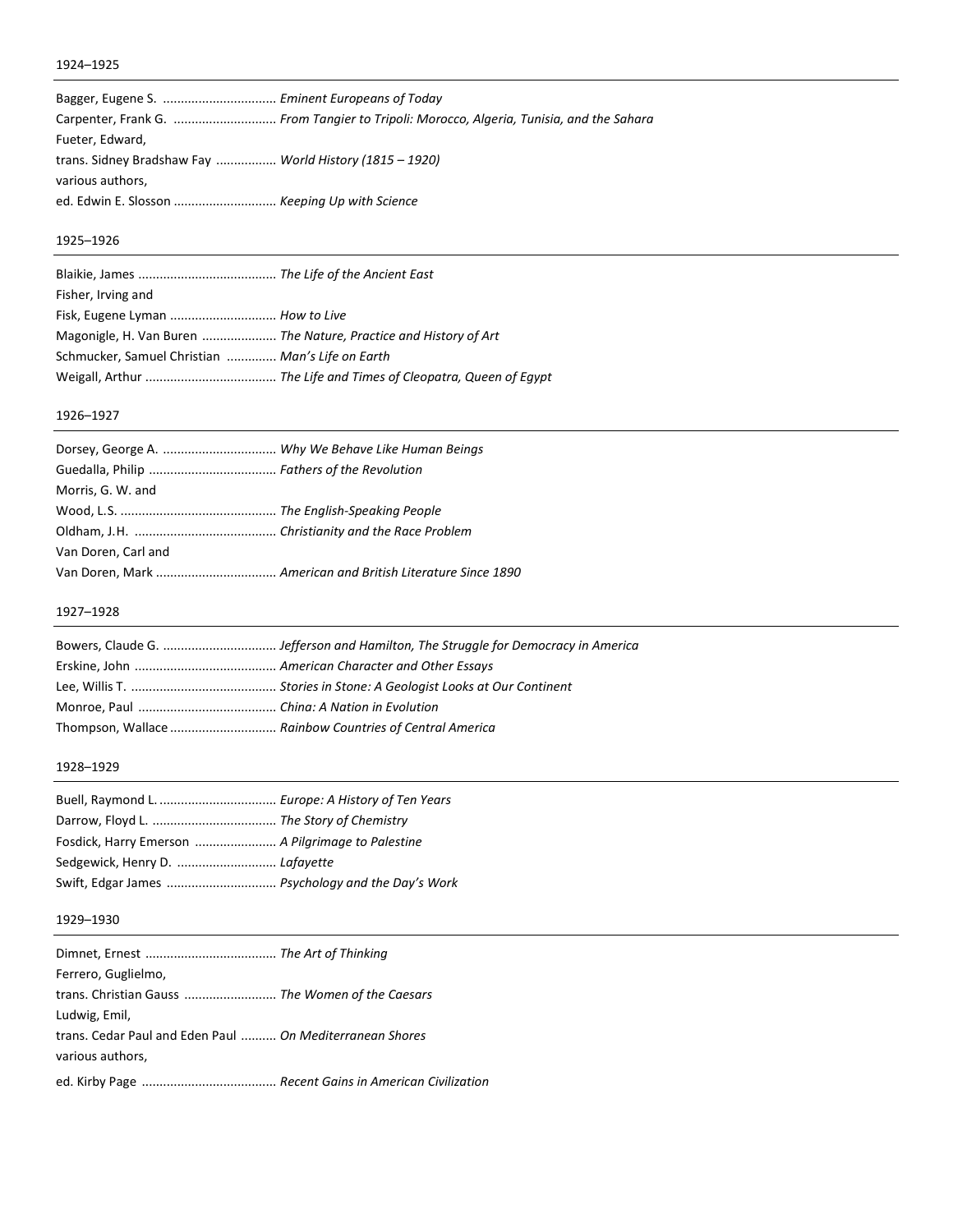|                | Chamberlin, William Henry  Soviet Russia: A Living Record and a History |
|----------------|-------------------------------------------------------------------------|
|                |                                                                         |
|                |                                                                         |
| Maurois, Andre |                                                                         |
|                |                                                                         |
|                |                                                                         |
|                |                                                                         |

#### 1931–1932

| Overstreet, Harry A.  The Enduring Quest |  |
|------------------------------------------|--|
|                                          |  |

## 1932–1933

| Davenport, Marcia  Mozart                     |  |
|-----------------------------------------------|--|
|                                               |  |
| various authors,                              |  |
| ed. William Allan Neilson  Roads to Knowledge |  |

#### 1933–1934

| De Voto, Bernard  Mark Twain's America        |  |
|-----------------------------------------------|--|
|                                               |  |
|                                               |  |
| Smith, Logan Pearsall  On Reading Shakespeare |  |

## 1934–1935

| Brown, Charles Reynolds  They Were Giants |  |
|-------------------------------------------|--|
|                                           |  |
| LaFollette, Suzanne  Art in America       |  |
|                                           |  |

## 1935–1936

| Ludwig, Emil,                                            |  |
|----------------------------------------------------------|--|
| trans. Ethel Colburn Mayne  Goethe: The History of a Man |  |
| Martin, Everett Dean  The Meaning of a Liberal Education |  |
|                                                          |  |
| van Loon, Hendrik W.  Tolerance                          |  |

# 1936–1937

| Potter, Charles Francis The Story of Religion |                                                                |
|-----------------------------------------------|----------------------------------------------------------------|
|                                               |                                                                |
| various authors,                              |                                                                |
|                                               | ed. Barrett H. Clark  Great Short Biographies of Ancient Times |

| McFarlane, Kathryn Jean  Divide the Desolation |  |
|------------------------------------------------|--|
| Powys, John Cowper  The Meaning of Culture     |  |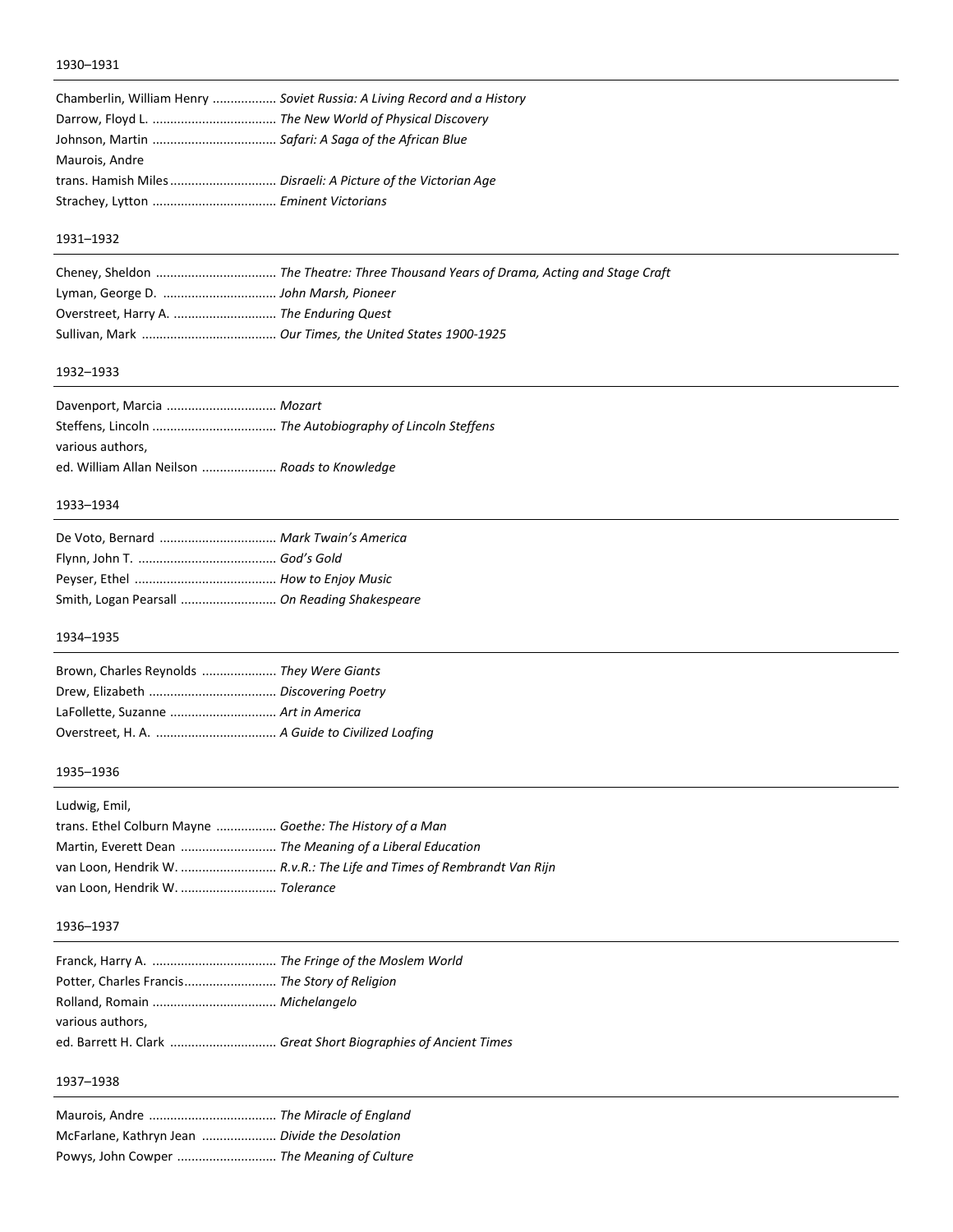| Lane, Rose Wilder  Free Land |  |
|------------------------------|--|
|                              |  |

## 1939–1940

| Goetz, Delia and Fry, Varian  The Good Neighbors |  |
|--------------------------------------------------|--|
|                                                  |  |
|                                                  |  |

## 1940–1941

| Alsop, Joseph and                                 |  |
|---------------------------------------------------|--|
|                                                   |  |
| Kain, Ronald Stuart  Europe: Versailles to Warsaw |  |

## 1941–1942

| Vaucaire, Michel                             |  |
|----------------------------------------------|--|
| trans. Margaret Reed  Bolivar: The Liberator |  |
|                                              |  |

#### 1942–1943

# 1943–1944

| Furnas, C. C. and                                           |
|-------------------------------------------------------------|
|                                                             |
|                                                             |
| Maugham, W. Somerset  Introduction to American and          |
| English Literature                                          |
| McConnell, John W.  The Basic Teachings of Great Economists |
|                                                             |
| Newcomb, Simon,                                             |
|                                                             |
|                                                             |
| Overstreet, Bonaro W.  Courage for Crisis                   |
|                                                             |
|                                                             |
|                                                             |
| Straight, Michael  Make This the Last War                   |
|                                                             |

## 1944–1945

Adler, Mortimer J. ................................ How to Think About War and Peace Bennett, James O'Donnell ................... Much Loved Books Culbertson, Ely ..................................... Total Peace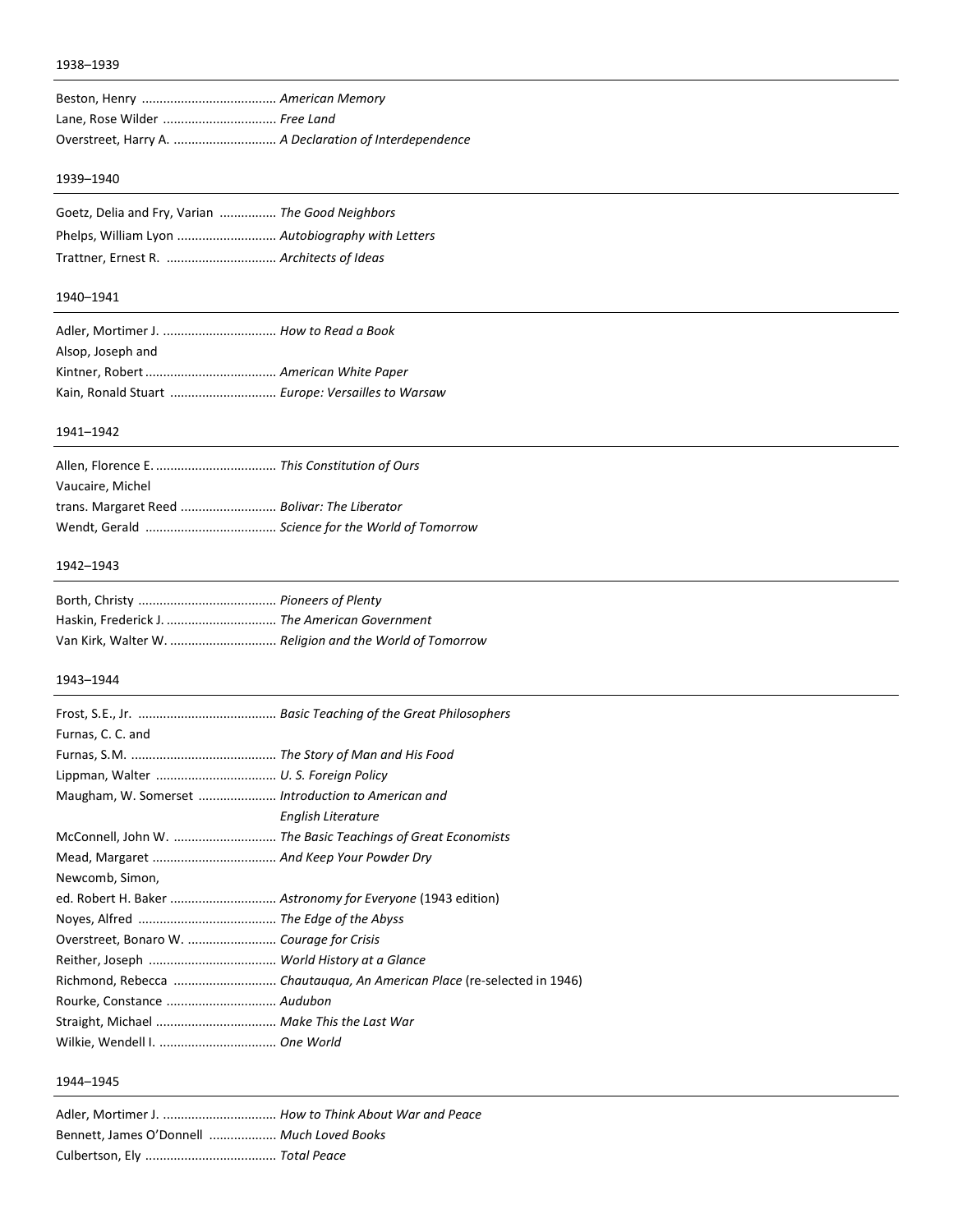| Faure, Elie,                                               |                                                                |
|------------------------------------------------------------|----------------------------------------------------------------|
| trans. Walter Pach  Medieval Art                           |                                                                |
|                                                            |                                                                |
| Josephson, Matthew  Empire of the Air                      |                                                                |
|                                                            |                                                                |
| Poteat, Edmund McNeil Four Freedoms and God                |                                                                |
|                                                            | Shridarani, Krishnalal My India, My America (re-selected 1945) |
| Spaeth, Sigmund  The Art of Enjoying Music                 |                                                                |
| Thomas, Henry                                              |                                                                |
| and Thomas, Dana Lee  Living Biographies of Great Painters |                                                                |
|                                                            |                                                                |
| various authors,                                           |                                                                |
|                                                            |                                                                |

| Calvocoressi, M.D. and                        |  |
|-----------------------------------------------|--|
|                                               |  |
| Poore, Henry Rankin  Art's Place in Education |  |
|                                               |  |
| Thomas, Henry and                             |  |
|                                               |  |
| Thomas, Henry and                             |  |
|                                               |  |
| various authors,                              |  |
| ed. Harold E. Stearns  America Now            |  |
| various authors,                              |  |
|                                               |  |

#### 1946–1947

| Baldwin, Leland Dewitt  The Story of the Americas |
|---------------------------------------------------|
|                                                   |
|                                                   |
| Lozano, Argentina Diaz                            |
| trans. Harriet de Onis  Enriqueta and I           |
| Merriam, Charles E.  What is Democracy?           |
| Overmeyer, Grace  Famous American Composers       |
| Rall, Harris Franklin  Faith for Today            |
| various authors,                                  |
| ed. Tremaine McDowell America in Literature       |

| Patterson, Harriet-Louise H.  Around the Mediterranean with My Bible |
|----------------------------------------------------------------------|
|                                                                      |
|                                                                      |
|                                                                      |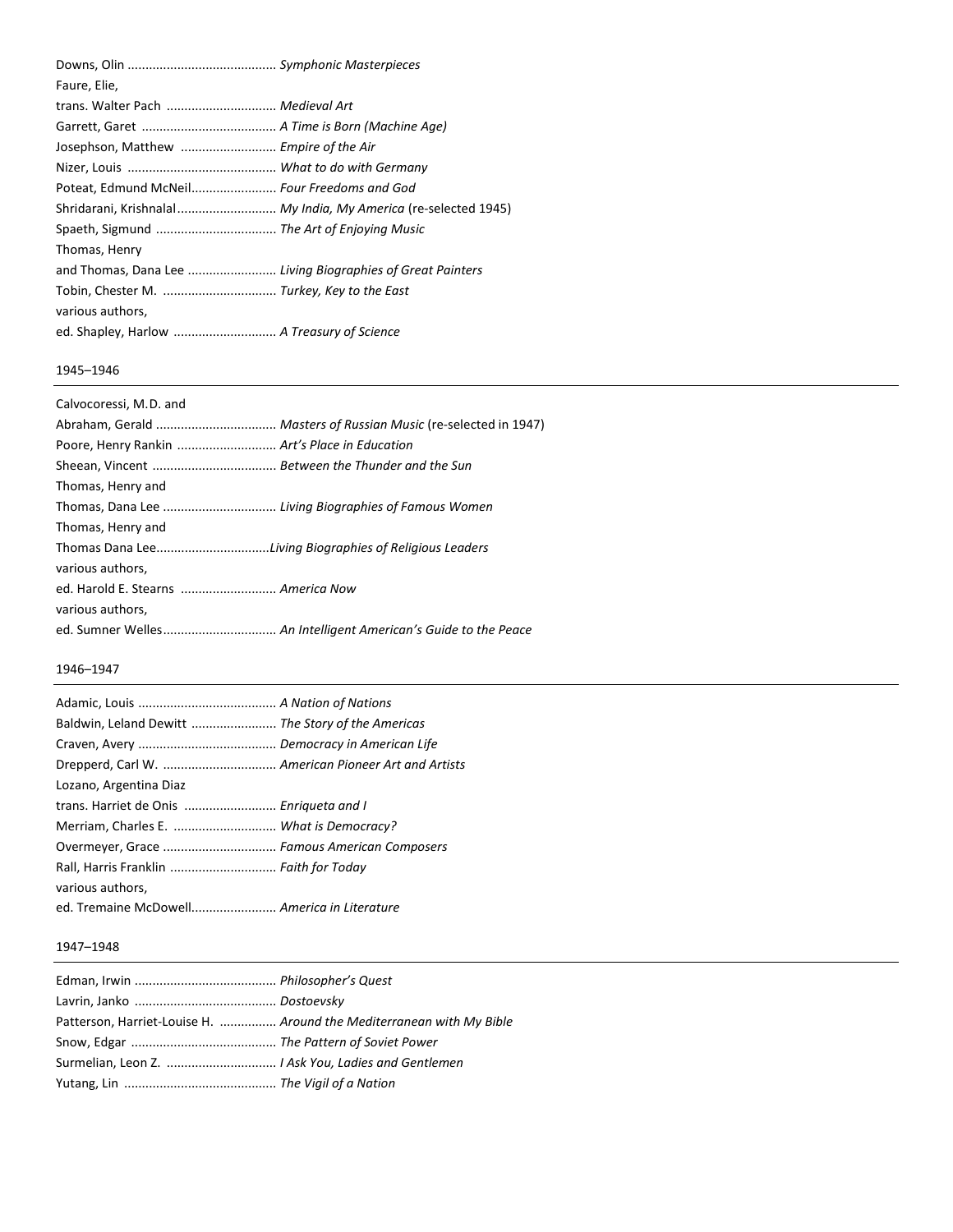| Akeley, Mary L. Jobe  The Wilderness Lives Again  |
|---------------------------------------------------|
|                                                   |
| Hoffman, Ernst Theodor Amadeus,                   |
| ed. and trans Christopher Lazare Tales of Hoffman |
|                                                   |
|                                                   |
|                                                   |
| Toynbee, Arnold J.  Civilization on Trial         |
| Van Doren, Carl and                               |
|                                                   |

#### 1949–1950

| Conant, James Bryant  Education in a Divided World     |  |
|--------------------------------------------------------|--|
| Madison, Charles A.  Critics and Crusaders             |  |
|                                                        |  |
| Mytinger, Caroline  Headhunting in the Solomon Islands |  |
| various authors,                                       |  |
|                                                        |  |
| various authors,                                       |  |
| ed. Isidore Abramowitz The Great Prisoners             |  |
| various authors,                                       |  |
|                                                        |  |
|                                                        |  |

## 1950–1951

| Snow, Edward Rowe  A Pilgrim Returns to Cape Cod |  |
|--------------------------------------------------|--|

| Booth, Edward Townsend  Country Life in America as Lived by 10 Presidents |
|---------------------------------------------------------------------------|
| Mitchell, Edwin Valentine  Yankee Folk                                    |
|                                                                           |
|                                                                           |
| Smith, T. V. and                                                          |
| Lindemann, Edward C.  The Democratic Way of Life                          |
|                                                                           |
| various authors,                                                          |
| eds. John Holmes and                                                      |
|                                                                           |
|                                                                           |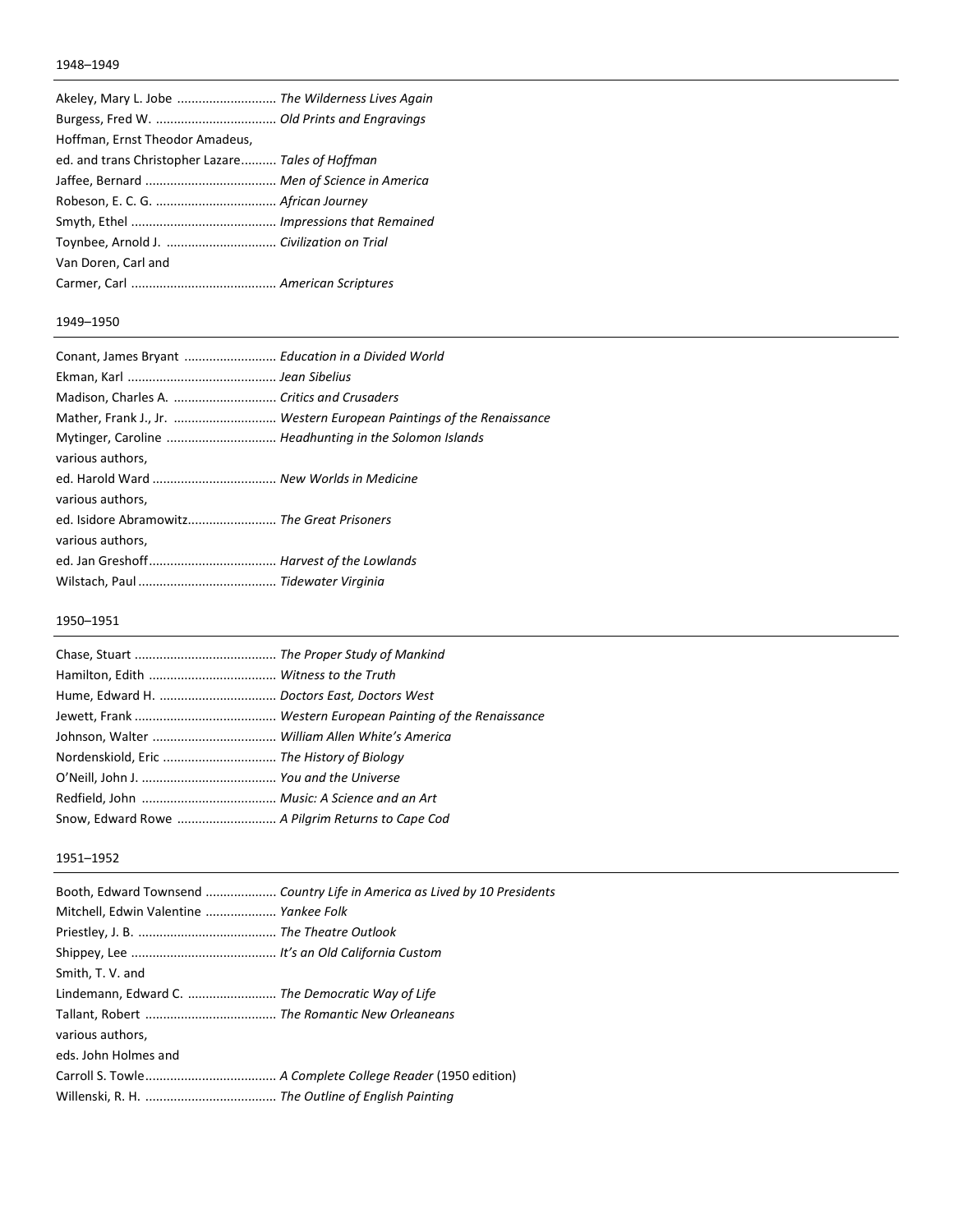| Sweet, William Warren  The Story of Religion in America |  |
|---------------------------------------------------------|--|

#### 1953–1954

| Bate, H. Maclear  Report from Formosa                  |  |
|--------------------------------------------------------|--|
|                                                        |  |
|                                                        |  |
| Douglas, William O.  Strange Lands and Friendly People |  |
|                                                        |  |
|                                                        |  |
|                                                        |  |
|                                                        |  |

## 1954–1955

| Bell, Bernard Iddings  Crowd Culture               |
|----------------------------------------------------|
|                                                    |
| Langner, Lawrence  The Magic Curtain               |
|                                                    |
| Munsterberg, Hugo  Twentieth Century Painting      |
| Overstreet, Harry and                              |
| Overstreet, Bonaro  The Mind Alive                 |
| Rosen, George and                                  |
| Rosen, Beate Caspari  400 Years of a Doctor's Life |
| Schauffler, Robert Haven  Franz Schubert           |
| various authors,                                   |
|                                                    |

| Bestor, Arthur E.;                                  |
|-----------------------------------------------------|
| Mearns, David C.;                                   |
| Daniels, Jonathan  Three Presidents and Their Books |
|                                                     |
| Brodrick, Alan Houghton  Little Vehicle             |
|                                                     |
|                                                     |
| Bonavia, Ferruccio  Verdi - Music Composer          |
| Koht, Halvdan and                                   |
|                                                     |
|                                                     |
|                                                     |
|                                                     |
| various authors,                                    |
|                                                     |
| various authors,                                    |
|                                                     |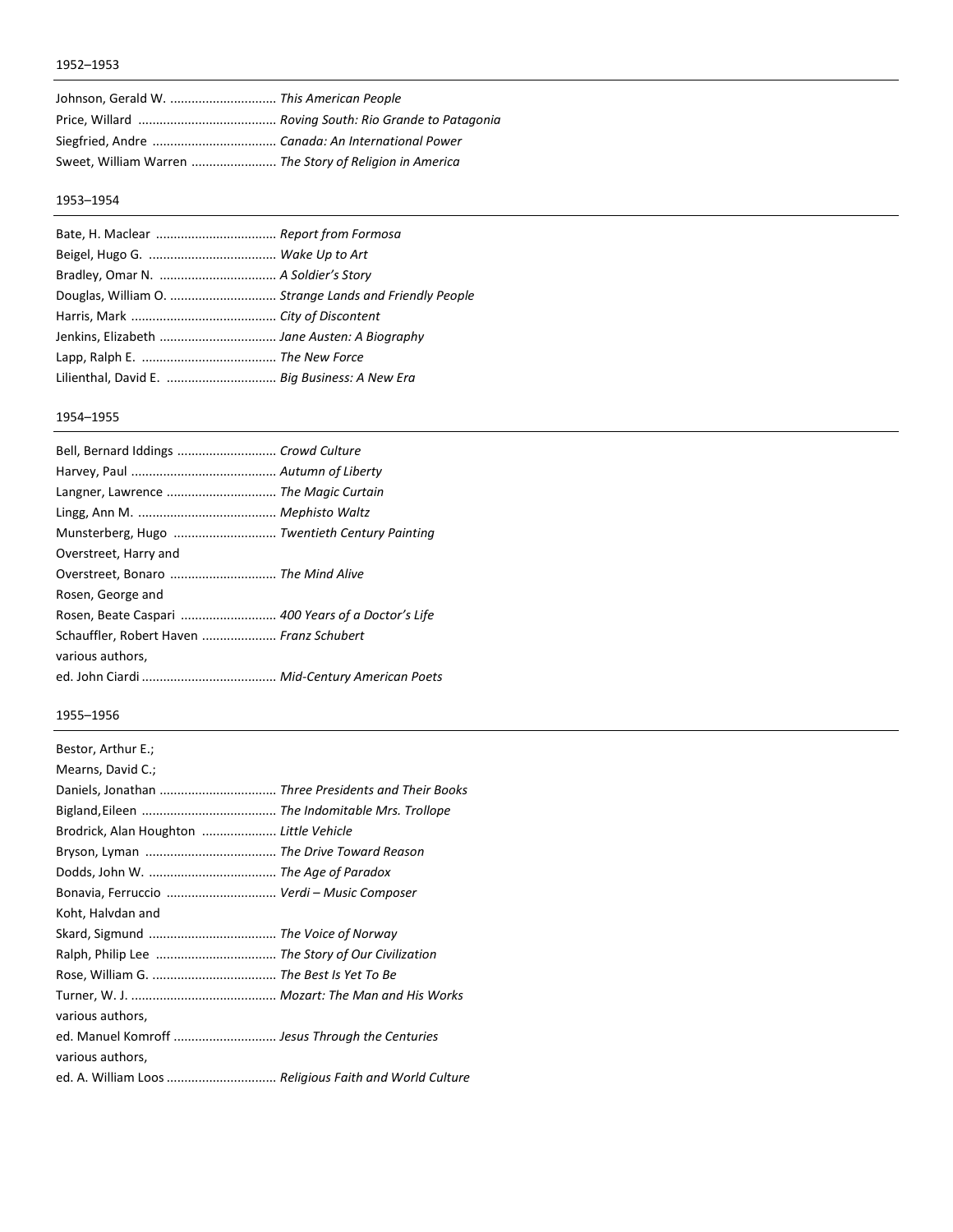|                                                        | Becker, Carl Lotus  Freedom and Responsibility in the American |
|--------------------------------------------------------|----------------------------------------------------------------|
|                                                        | Way of Life                                                    |
|                                                        |                                                                |
|                                                        |                                                                |
| Dept. of Public Information                            |                                                                |
|                                                        |                                                                |
|                                                        |                                                                |
| Headstrom, Richard  The Living Year                    |                                                                |
| Kaye-Smith, Sheila  All the Books of My Life           |                                                                |
| Smith, Ethel Sabin  The Dynamics of Aging              |                                                                |
| Winter, Lumen Martin and                               |                                                                |
| Kinney, Harrison  The Last Supper of Leonardo da Vinci |                                                                |

#### 1958–1959

| Bainton, Roland H.  The Travail of Religious Liberty |  |
|------------------------------------------------------|--|
| Brooks, Van Wyck  The Flowering of New England       |  |
| Carmichael, Omer and                                 |  |
|                                                      |  |
|                                                      |  |
|                                                      |  |
|                                                      |  |
|                                                      |  |
|                                                      |  |
| Whyte, William H., Jr.  The Organization Man         |  |

| Burlingame, Roger  Machines that Built America        |                                                                                                   |
|-------------------------------------------------------|---------------------------------------------------------------------------------------------------|
|                                                       |                                                                                                   |
| de Tocqueville, Alexis                                |                                                                                                   |
| trans. Henry Reeve                                    |                                                                                                   |
|                                                       | ed. Richard D. Heffner  Democracy in America: Specially Edited and Abridged for the Modern Reader |
|                                                       |                                                                                                   |
| Hofstadter, Richard  The American Political Tradition |                                                                                                   |
| Howard, John T. and                                   |                                                                                                   |
|                                                       |                                                                                                   |
|                                                       |                                                                                                   |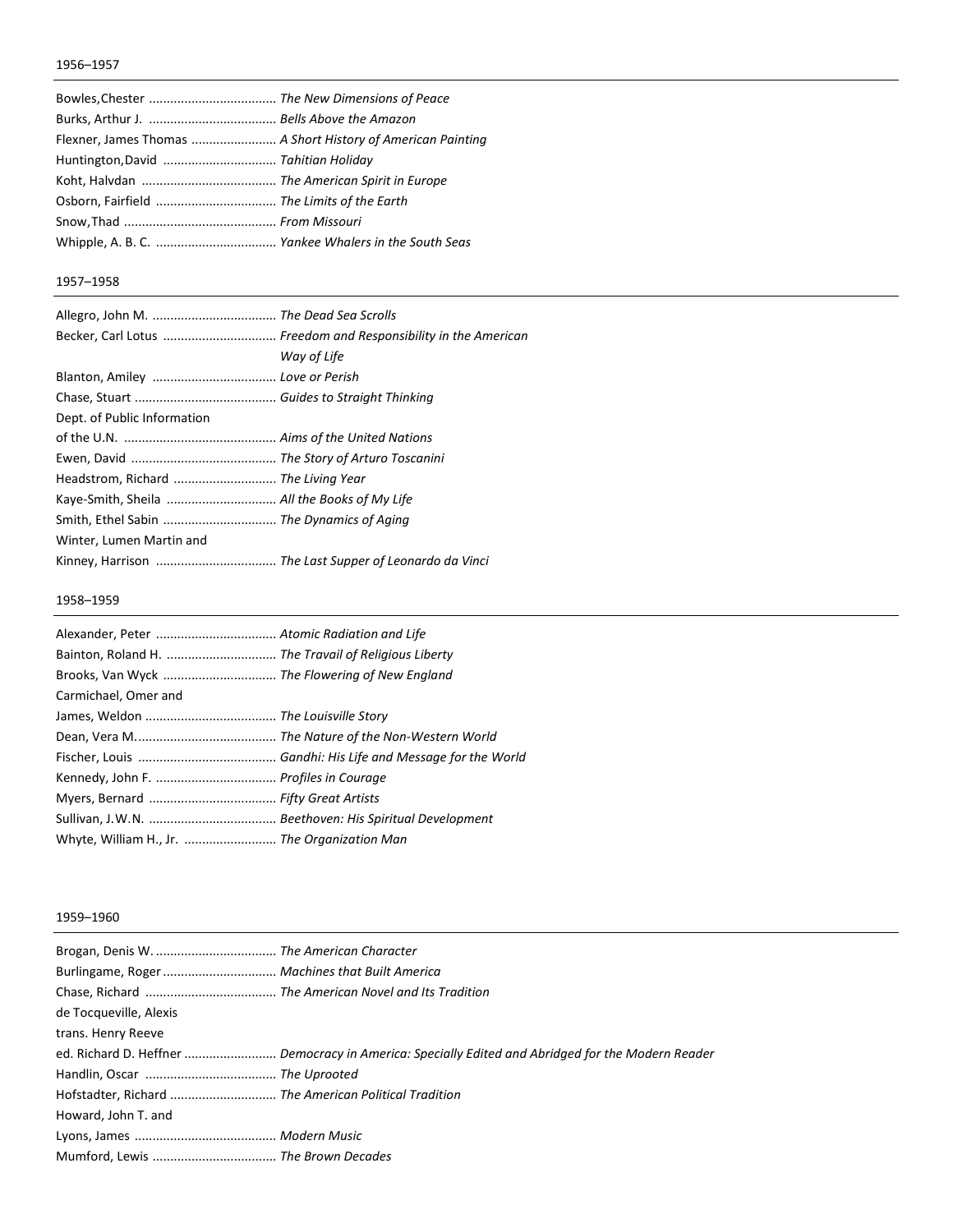| Niebuhr, H. Richard  The Kingdom of God in America |  |
|----------------------------------------------------|--|
| various authors.                                   |  |
|                                                    |  |

| Newman, Ernest  Great Operas                |  |
|---------------------------------------------|--|
| Smith, W. Cantwell  Islam in Modern History |  |
|                                             |  |

#### 1961–1962

| Report of the President's                             |  |
|-------------------------------------------------------|--|
| Commission of National Goals  Goals for Americans     |  |
| Salinger, Margaretta  Michelangelo: The Last Judgment |  |
|                                                       |  |
|                                                       |  |

#### 1962–1963

| Chute, Marchette  Stories from Shakespeare*          |  |
|------------------------------------------------------|--|
|                                                      |  |
| Sutton, Ann and Sutton, Myron  Nature on the Rampage |  |

## 1963–1964

| Miller, William J.;                                |  |
|----------------------------------------------------|--|
| Roberts, Henry L.;                                 |  |
| and Shulman, Marshall D.  The Meaning of Communism |  |
|                                                    |  |
|                                                    |  |

| Brink, William and Harris, Louis  The Negro Revolution in America |  |
|-------------------------------------------------------------------|--|
| Carlisle, Olga Andreyev  Voices in the Snow                       |  |
| Government of Pakistan  Pakistan: A Profile                       |  |
| Information Service of India  India: Some Facts                   |  |
|                                                                   |  |
|                                                                   |  |
|                                                                   |  |
| various authors,                                                  |  |
| ed. Reavy, George  Modern Soviet Short Stories*                   |  |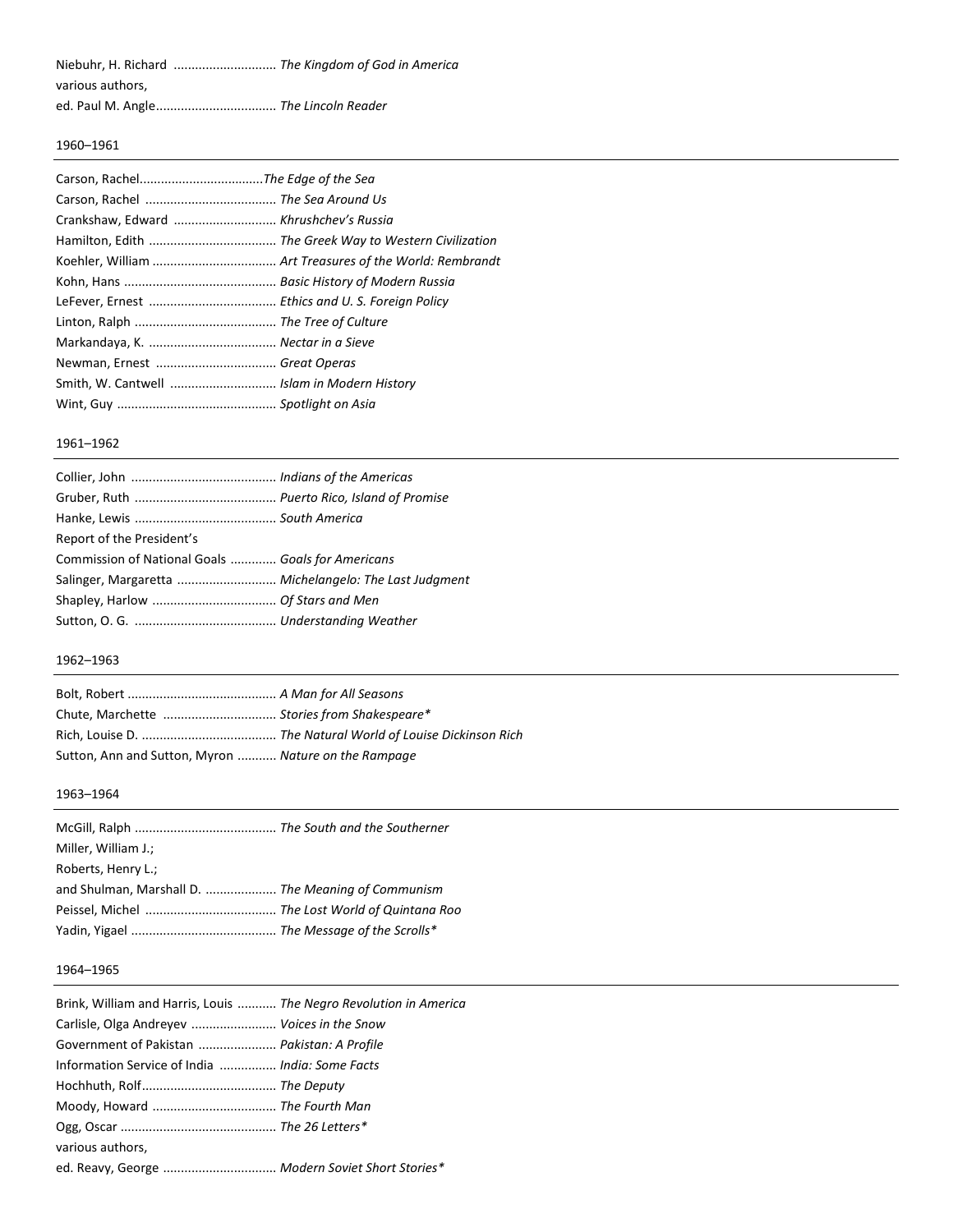#### 1966–1967

| Mainichi Newspapers  Seeing Japan                                           |
|-----------------------------------------------------------------------------|
| Stoessinger, John G.  The Might of Nations                                  |
| various authors,                                                            |
|                                                                             |
| various authors,                                                            |
| eds. Edward Connery Lathem                                                  |
|                                                                             |
| various authors,                                                            |
| ed. Vincent M. Barnett, Jr.  The Representation of the United States Abroad |
| various authors,                                                            |
|                                                                             |
|                                                                             |

#### 1967–1968

| various authors,                                                                 |
|----------------------------------------------------------------------------------|
| ed. Frank H. Golay  The United States and the Philippines                        |
| various authors,                                                                 |
|                                                                                  |
| various authors,                                                                 |
| ed. Forman, Charles W. Christianity in the Non-Western World<br>various authors, |
| eds. Stephen Dunning:                                                            |
| Edward Lueders;                                                                  |
|                                                                                  |
|                                                                                  |

# 1968–1969

| MacLeish, Archibald  A Continuing Journey |  |
|-------------------------------------------|--|
|                                           |  |

| Darling, Lois and Darling, Louis  A Place in the Sun |  |
|------------------------------------------------------|--|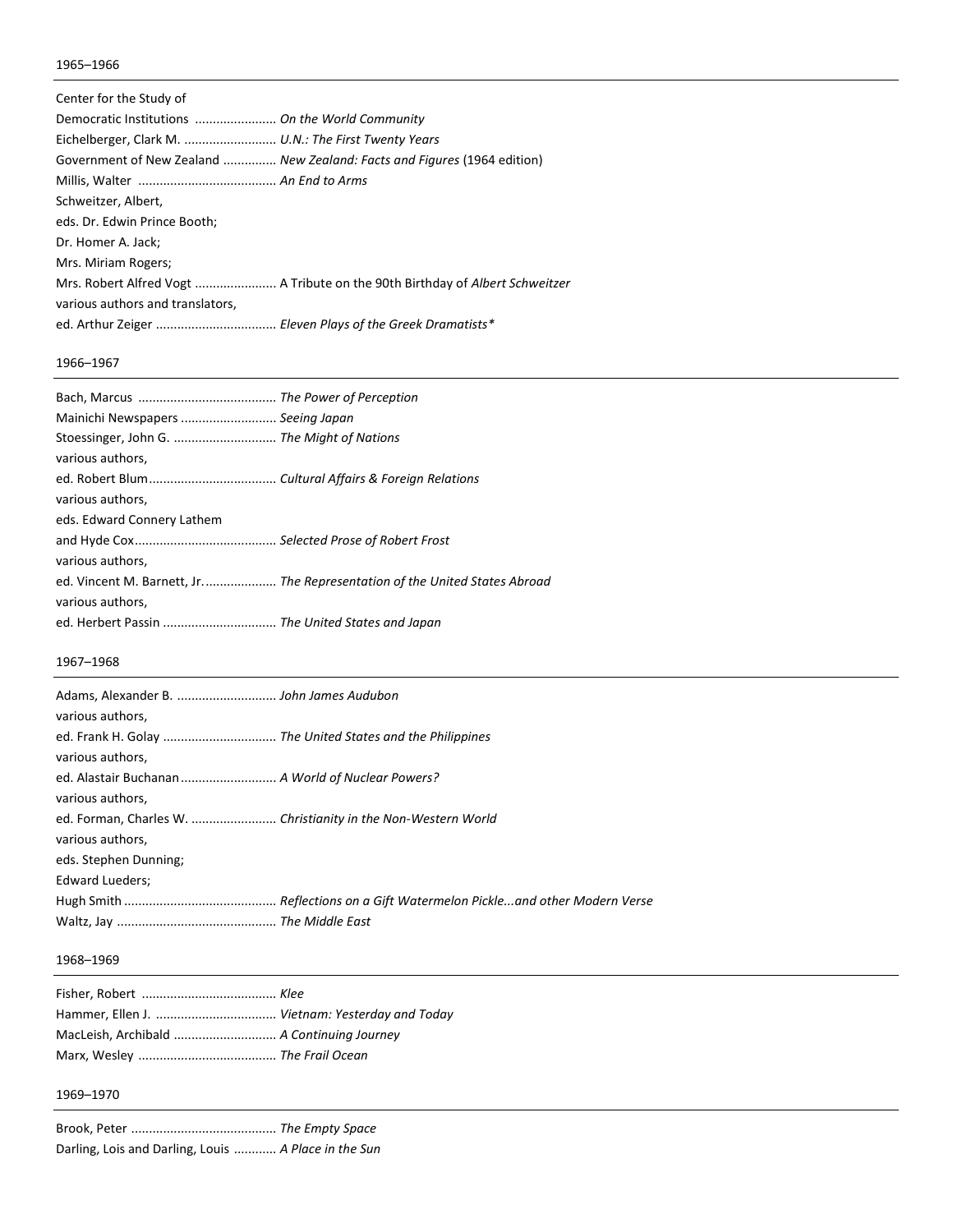| Bernstein, Leonard  The Infinite Variety of Music |
|---------------------------------------------------|
|                                                   |
| Fairbank, John King  The United States and China  |
|                                                   |
|                                                   |
| and G. Douglas Pugh Black Economic Development    |
|                                                   |
| ed. Clifford M. Hardin  Overcoming World Hunger   |
|                                                   |
|                                                   |
|                                                   |
|                                                   |
|                                                   |

## 1971–1972

| Adams, Alexander B.  Eleventh Hour |  |
|------------------------------------|--|
|                                    |  |
|                                    |  |
|                                    |  |

# 1972–1973

| Lindaman, Edward B.  Space: A New Direction of Mankind     |  |
|------------------------------------------------------------|--|
|                                                            |  |
|                                                            |  |
| Walsh, John Evangelist  The Hidden Life of Emily Dickinson |  |

# 1973–1974

# 1974–1975

| Fitzgerald, F. Scott and |  |
|--------------------------|--|
| Perkins, Maxwell         |  |
| eds. John Kuehl and      |  |
|                          |  |
|                          |  |
|                          |  |
|                          |  |

## 1975–1976

Cowell, Henry and Cowell, Sidney ...................................... Charles Ives and His Music Jackson, Blyden and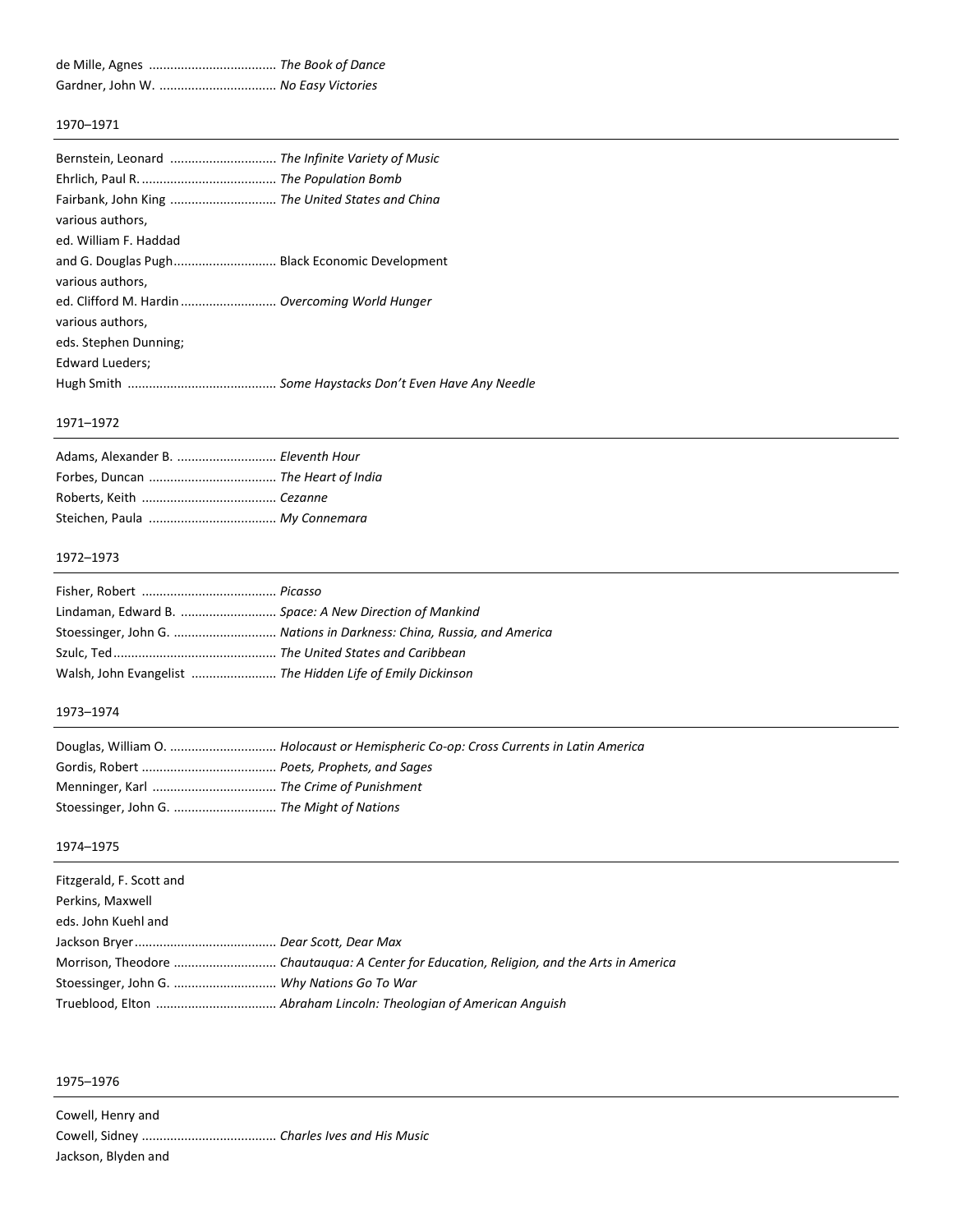#### 1977–1978

| Keith, Agnes Newton  Before the Blossoms Fall      |  |
|----------------------------------------------------|--|
|                                                    |  |
|                                                    |  |
| Wooden, Kenneth  Weeping in the Playtime of Others |  |

#### 1978–1979

| Coffin, William Sloane, Jr.  Once to Every Man |  |
|------------------------------------------------|--|
|                                                |  |
| Keniston, Kenneth and                          |  |
| The Carnegie Council                           |  |
|                                                |  |
|                                                |  |

## 1979–1980

| Mosel, Tad |  |
|------------|--|
|            |  |

# 1980–1981

| various authors,          |  |
|---------------------------|--|
| eds. Robert Strobaugh and |  |
|                           |  |

#### 1981–1982

| Brown, Robert McAfee  Creative Dislocation: The Movement of Grace |
|-------------------------------------------------------------------|
|                                                                   |
|                                                                   |
|                                                                   |

| McCullough, David  Mornings on Horseback |  |
|------------------------------------------|--|
|                                          |  |
|                                          |  |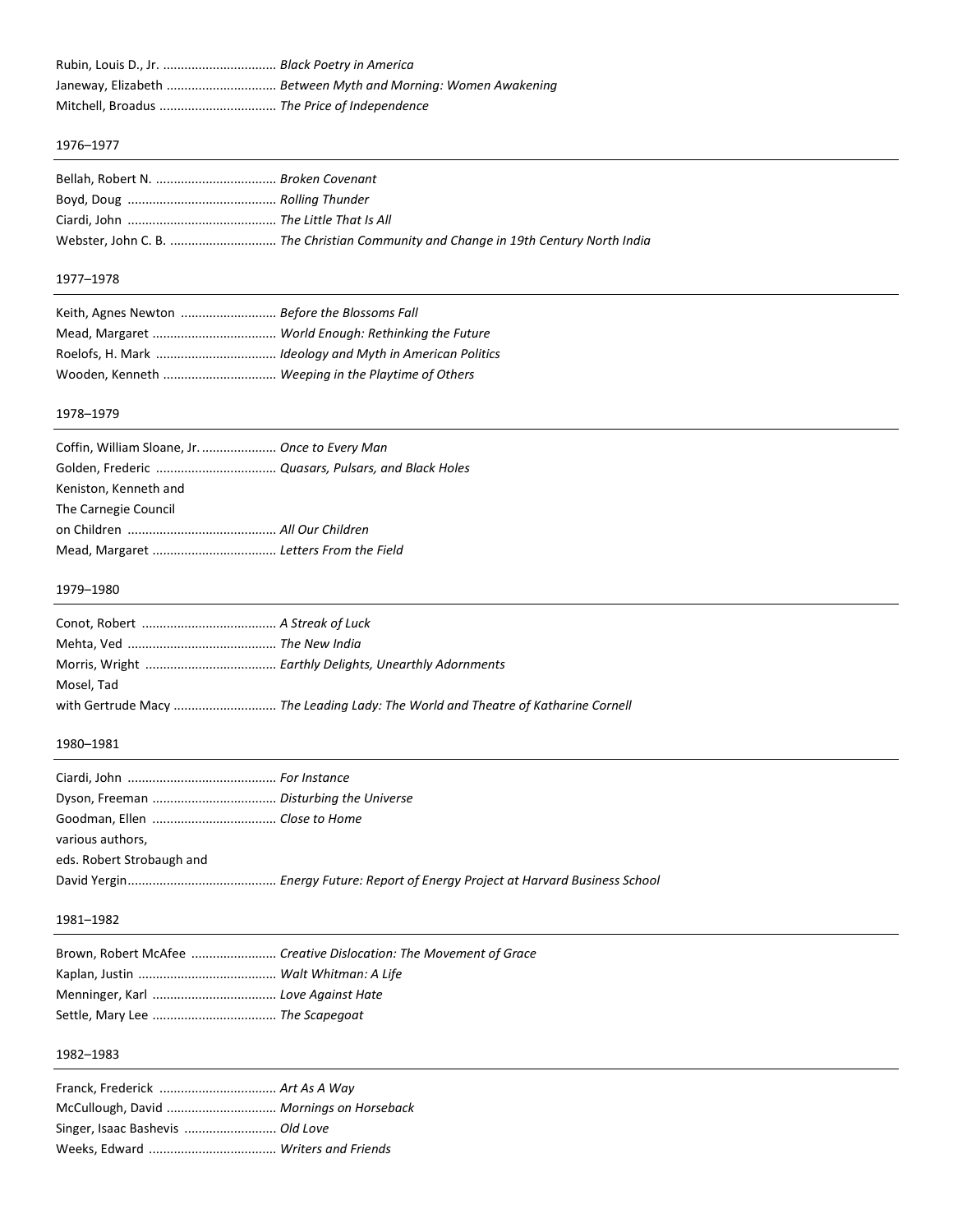| Least Heat-Moon, William  Blue Highways |  |
|-----------------------------------------|--|
|                                         |  |
|                                         |  |

# 1984–1985

| Caldicott, Helen M.  Missile Envy            |  |
|----------------------------------------------|--|
| Commager, Henry Steele  The Empire of Reason |  |
|                                              |  |
| Mason, Bobbie Ann  Shiloh and Other Stories  |  |
|                                              |  |

## 1985–1986

|                                                            | Bateson, Mary Catherine  With a Daughter's Eye: A Memoir of Margaret Mead and George Bateson |
|------------------------------------------------------------|----------------------------------------------------------------------------------------------|
| Gould, Stephen Jay  Hen's Teeth and Horse's Toes           |                                                                                              |
| Pritchard, William H.  Frost: A Literary Life Reconsidered |                                                                                              |
|                                                            |                                                                                              |
| Yevtushenko, Yevgeny  Wild Berries                         |                                                                                              |

#### 1986–1987

| Salisbury, Harrison  The Long March: The Untold Story |  |
|-------------------------------------------------------|--|
| Seeger, Pete                                          |  |
|                                                       |  |
|                                                       |  |

#### 1987–1988

| Eisenhower, David  Eisenhower: At War 1943–1945 |                                                                            |
|-------------------------------------------------|----------------------------------------------------------------------------|
|                                                 |                                                                            |
|                                                 | Miller, William Lee  The First Liberty: Religion and the American Republic |
|                                                 |                                                                            |

# 1988–1989

| Burns, James MacGregor The Vineyard of Liberty |  |
|------------------------------------------------|--|
| Gould, Stephen Jay  An Urchin in the Storm     |  |
|                                                |  |
|                                                |  |

| Duberman, Martin Bauml Paul Robeson |  |
|-------------------------------------|--|
|                                     |  |
|                                     |  |
|                                     |  |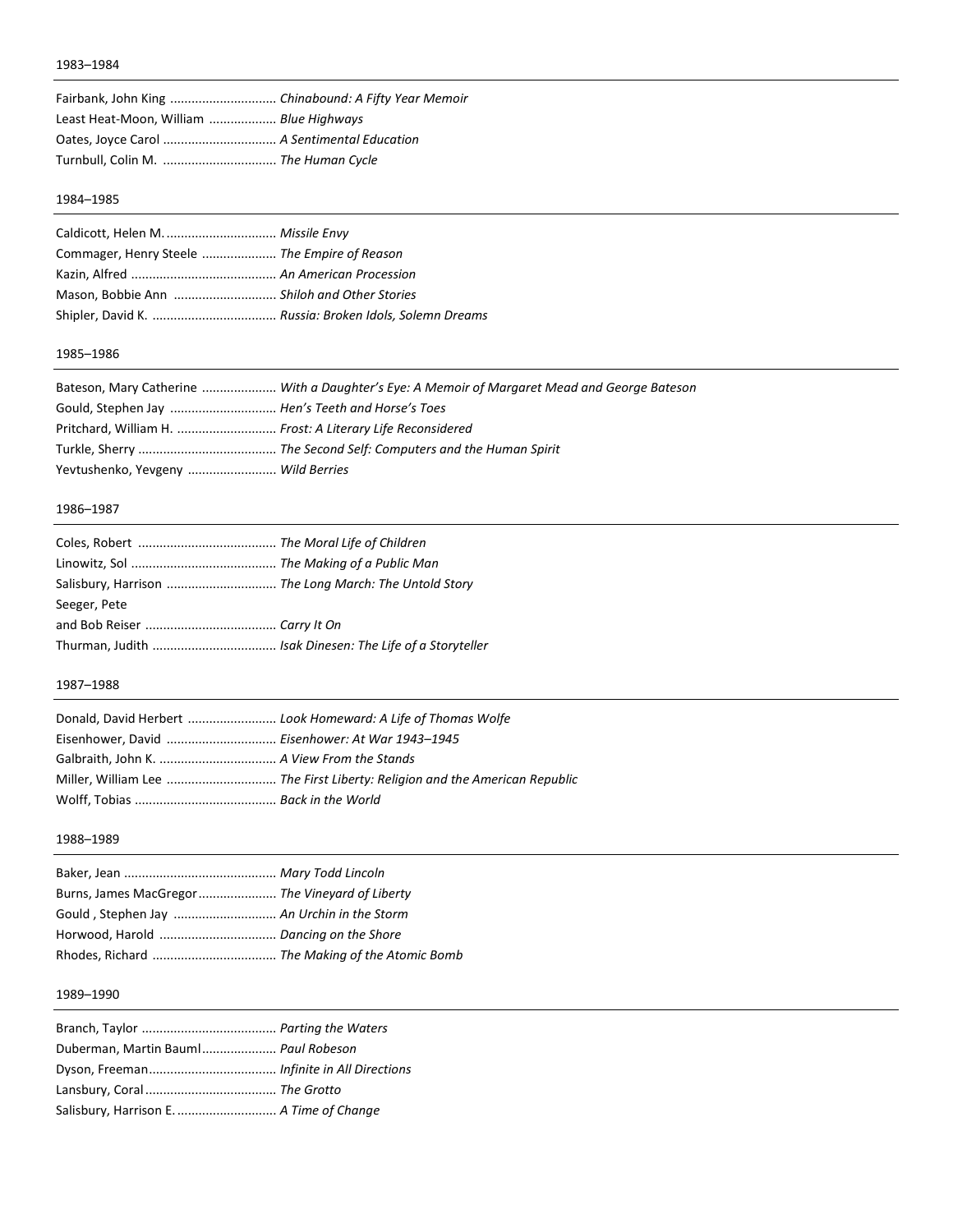| Burns, James MacGregor  Crosswinds of Freedom |  |
|-----------------------------------------------|--|
|                                               |  |
|                                               |  |
|                                               |  |

## 1991–1992

| Robinson, Roxana  Georgia O'Keefe: A Life |  |
|-------------------------------------------|--|
|                                           |  |

#### 1992–1993

| Least Heat-Moon, William  PrairyErth: A Deep Map |                         |
|--------------------------------------------------|-------------------------|
|                                                  |                         |
|                                                  |                         |
|                                                  | George and Ira Gershwin |
|                                                  |                         |

## 1993–1994

| <b>Multicultural America</b> |
|------------------------------|

#### 1994–1995

## 1995–1996

|                                                     | Goodwin, Doris Kearns No Ordinary Time: Franklin and Eleanor Roosevelt -The Home Front in World War II |
|-----------------------------------------------------|--------------------------------------------------------------------------------------------------------|
| Martinez, Demetria  MotherTonque                    |                                                                                                        |
| Nuland, Sherwin BDoctors: The Biography of Medicine |                                                                                                        |
|                                                     |                                                                                                        |

| Heilbroner, Robert Visions of the Future: The Distant Past, Yesterday, Today, and Tomorrow |
|--------------------------------------------------------------------------------------------|
|                                                                                            |
|                                                                                            |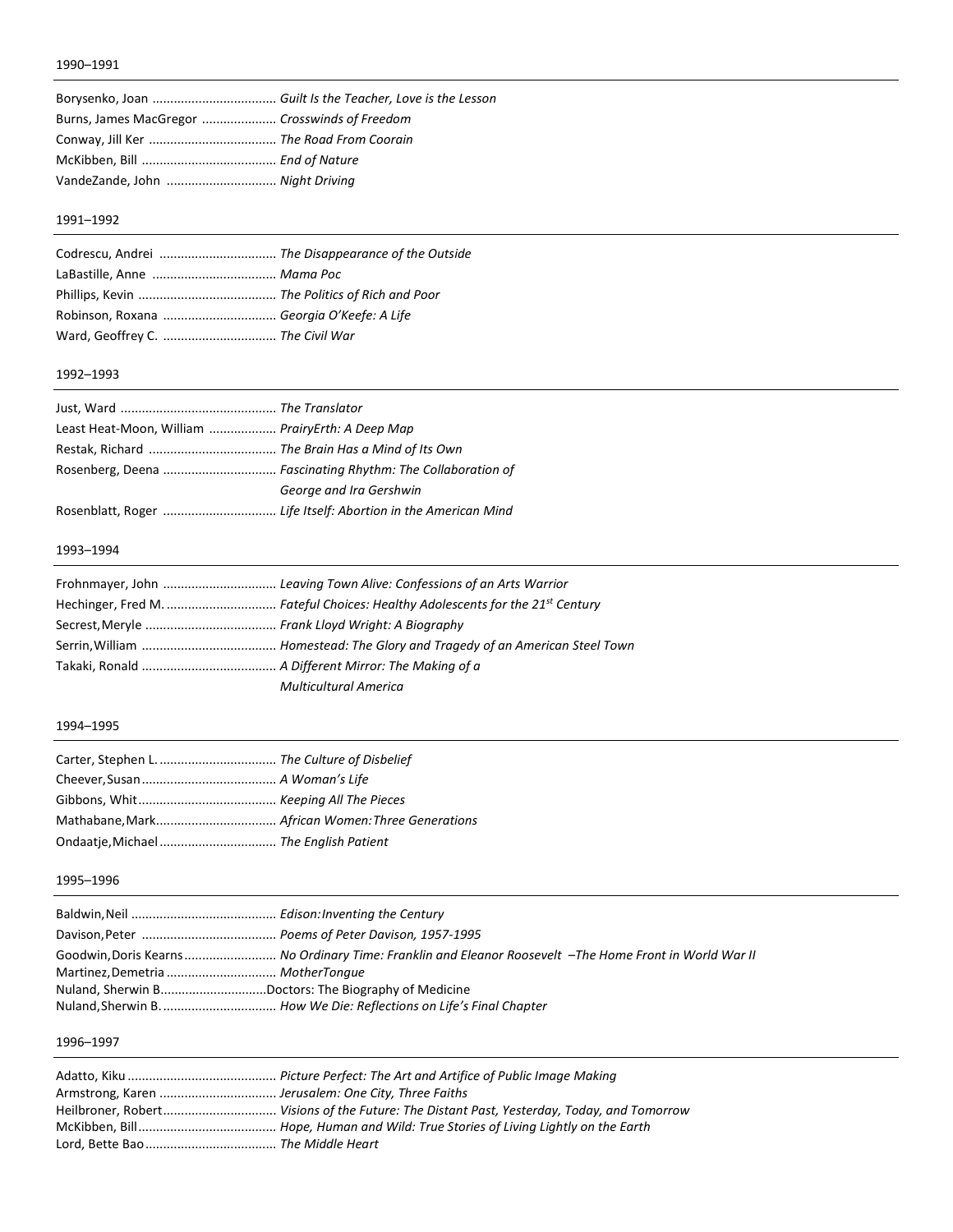| Goodwin, Doris Kearns  Wait till Next Year            |  |
|-------------------------------------------------------|--|
|                                                       |  |
|                                                       |  |
|                                                       |  |
|                                                       |  |
| various authors,                                      |  |
| ed. Regina Barecca  The Penguin Book of Women's Humor |  |
|                                                       |  |

#### 1999–2000

| Nuland, Sherwin B.  How We Live    |  |
|------------------------------------|--|
|                                    |  |
|                                    |  |
|                                    |  |
| Weber, Katharine  The Music Lesson |  |

## 2000–2001

|                                          | Geniesse, Jane Fletcher  Passionate Nomad: The Life of Freya Stark |
|------------------------------------------|--------------------------------------------------------------------|
|                                          |                                                                    |
|                                          |                                                                    |
|                                          |                                                                    |
|                                          |                                                                    |
|                                          |                                                                    |
| Roberts, Cokie                           |                                                                    |
| and Roberts, Steve From This Day Forward |                                                                    |

| Gottlieb, Stephen E Morality Imposed: The Rehnquist Court and Liberty in America |
|----------------------------------------------------------------------------------|
|                                                                                  |
|                                                                                  |
|                                                                                  |
| and What I Learned along the Way                                                 |
|                                                                                  |
| Lowman, Margaret D Life in The Treetops: Adventures of A Woman in Field Biology  |
|                                                                                  |
|                                                                                  |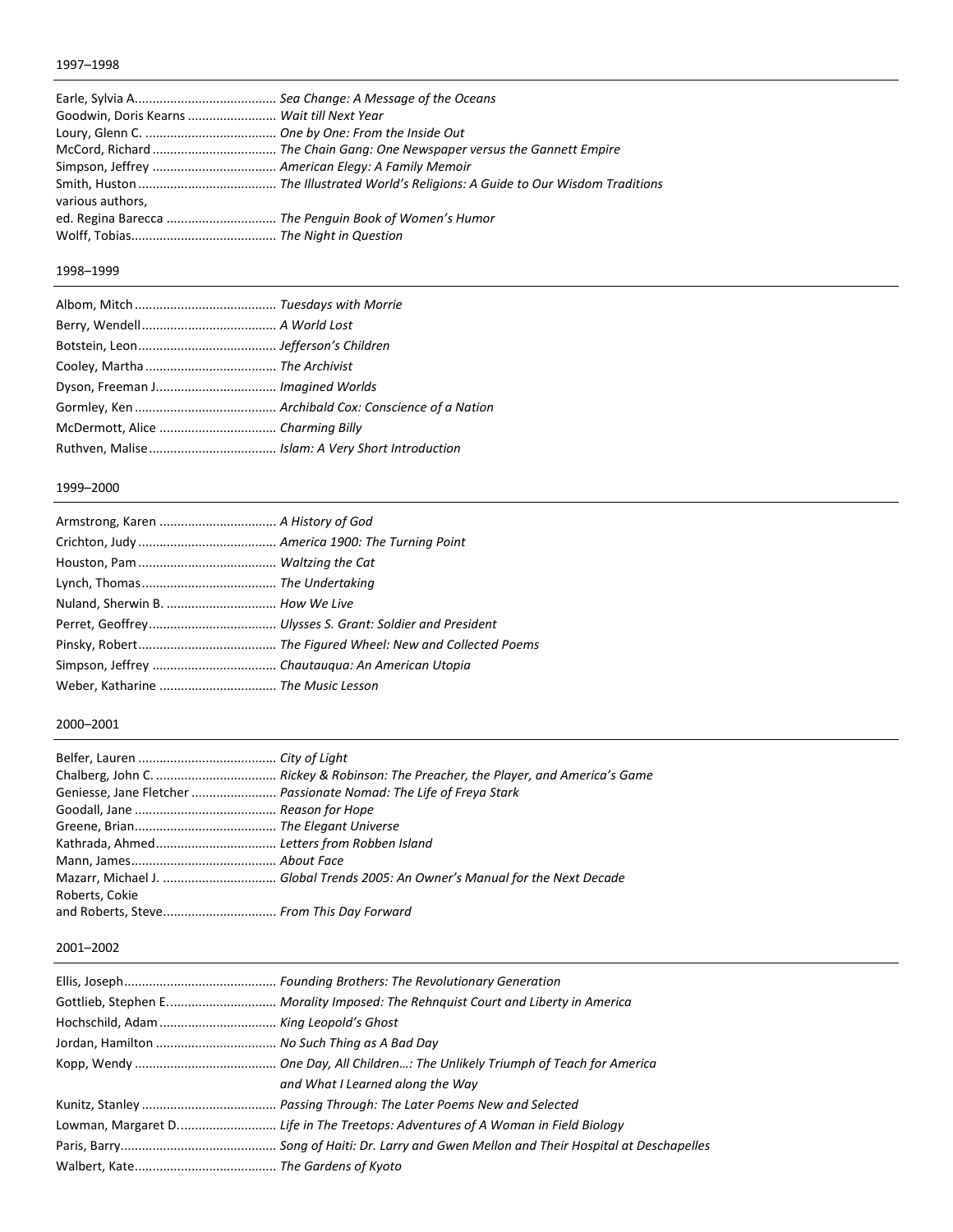| Downie Jr., Leonard and |  |
|-------------------------|--|
|                         |  |
|                         |  |
|                         |  |
|                         |  |
| various authors,        |  |
|                         |  |
|                         |  |

# 2003–2004

| Somerville, Margaret  The Ethical Canary: Science, Society and the Human Spirit |
|---------------------------------------------------------------------------------|
|                                                                                 |
|                                                                                 |

#### 2004–2005

| Kurland, Geoffrey  My Own Medicine: A Doctor's Life as a Patient             |
|------------------------------------------------------------------------------|
|                                                                              |
|                                                                              |
| Schlesinger, Stephen C.  Act of Creation: The Founding of the United Nations |
|                                                                              |

#### 2005–2006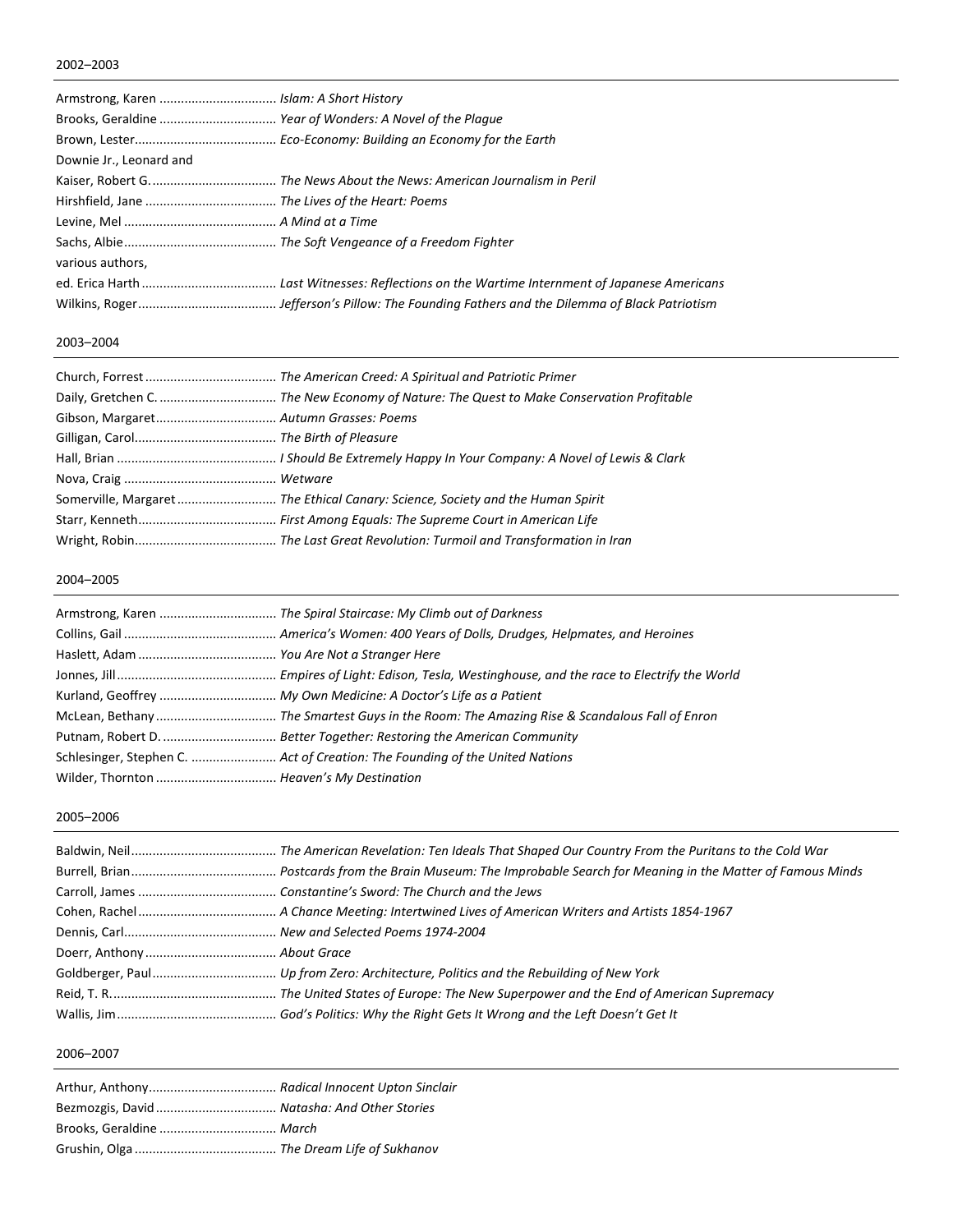| Creating the Landscape of Home |
|--------------------------------|
|                                |
|                                |

| 2007-2008                           | Theme: Storytelling |
|-------------------------------------|---------------------|
|                                     |                     |
|                                     |                     |
|                                     |                     |
|                                     |                     |
|                                     |                     |
| Klinkenborg, Verlyn  The Rural Life |                     |
|                                     |                     |
|                                     |                     |
| Virgil,                             |                     |
| trans. Stanley Lombardo Aeneid      |                     |

2008–2009 Theme: Intersection

| Van den Heuvel, Cor  Baseball Haiku |  |
|-------------------------------------|--|

| 2009-2010        | Theme: Escape                                                          |  |
|------------------|------------------------------------------------------------------------|--|
|                  |                                                                        |  |
|                  |                                                                        |  |
|                  | Gordon-Reed, Annette  The Hemingses of Monticello: An America Family   |  |
|                  |                                                                        |  |
| Machado, Eduardo |                                                                        |  |
|                  | with Michael Domitrovich  Tastes Like Cuba: An Exile's Hunger for Home |  |
|                  |                                                                        |  |
|                  |                                                                        |  |
|                  |                                                                        |  |
|                  |                                                                        |  |
| 2010-2011        | Theme: Walk A Mile In Different Shoes                                  |  |

| Images of 9/11 |
|----------------|
|                |
|                |
| Amazon         |
|                |
|                |
|                |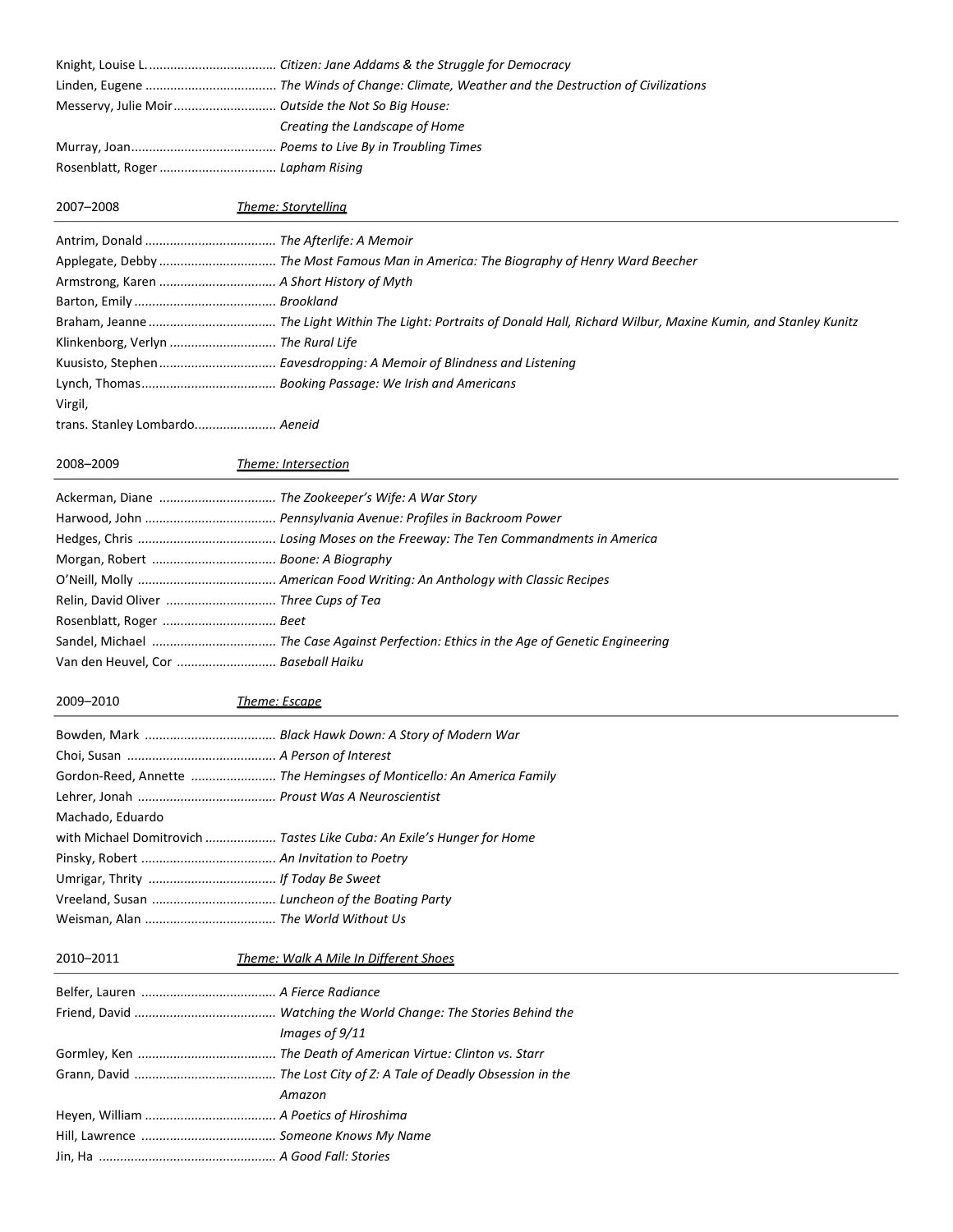|                                                | America                                                  |
|------------------------------------------------|----------------------------------------------------------|
|                                                | Rosenblatt, Roger  Making Toast: A Family Story          |
|                                                |                                                          |
|                                                |                                                          |
| 2011-2012                                      | <u>Theme: Challenge</u>                                  |
|                                                |                                                          |
|                                                | A Stroke, a Marriage, and the Language of Healing        |
|                                                |                                                          |
|                                                |                                                          |
|                                                | A Story of Surprising Second Chances                     |
|                                                |                                                          |
|                                                |                                                          |
|                                                | Love, Terror, and an American Family in Hitler's Berlin  |
|                                                |                                                          |
|                                                |                                                          |
|                                                |                                                          |
|                                                |                                                          |
|                                                | King, Jr. and the International Hunt for His Assassin    |
|                                                |                                                          |
| 2012-2013                                      | <b>Theme: Characters</b>                                 |
|                                                |                                                          |
| Brooks, Geraldine  Caleb's Crossing            |                                                          |
|                                                |                                                          |
|                                                |                                                          |
| Gibbs, Nancy and                               |                                                          |
|                                                |                                                          |
|                                                |                                                          |
|                                                |                                                          |
|                                                |                                                          |
|                                                |                                                          |
|                                                |                                                          |
| 2013-2014                                      | <b>Theme: Shakespeare</b>                                |
|                                                |                                                          |
|                                                |                                                          |
| Dostoevsky, Fyodor  Crime and Punishment       |                                                          |
|                                                |                                                          |
|                                                |                                                          |
|                                                |                                                          |
|                                                |                                                          |
|                                                |                                                          |
|                                                | Watts, Stephanie Powell  We Are Taking Only What We Need |
|                                                |                                                          |
| Wroblewski, David  The Story of Edgar Sawtelle |                                                          |
| 2014-2015                                      | <b>Theme: Exploration &amp; Discovery</b>                |
|                                                |                                                          |
|                                                |                                                          |
|                                                |                                                          |
|                                                |                                                          |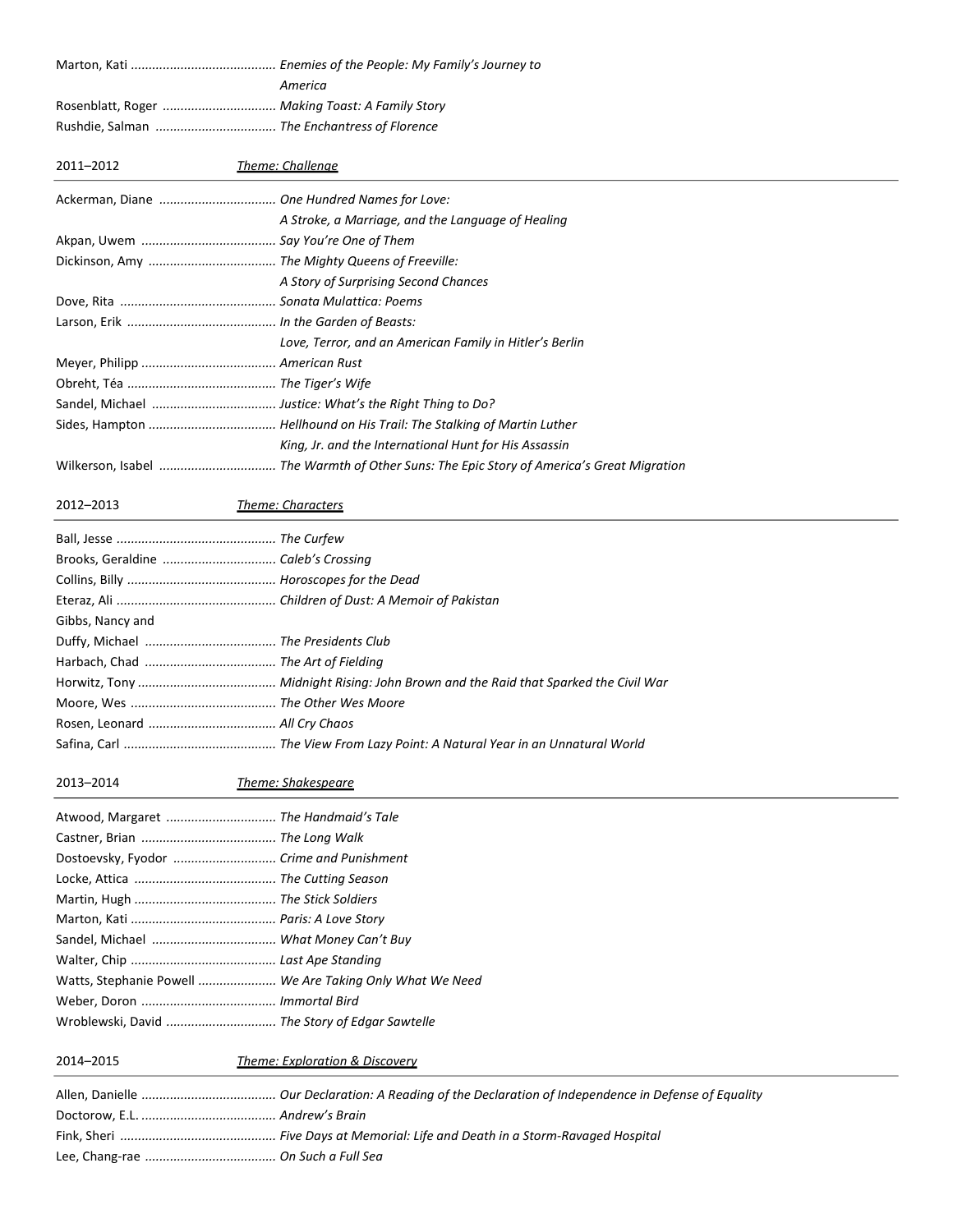| Pelé                                   |  |
|----------------------------------------|--|
|                                        |  |
|                                        |  |
| Wakling, Christopher  What I Did       |  |
|                                        |  |
| Wood, John Colman  The Names of Things |  |

| 2015-2016                             | Theme: Truth & Consequences |
|---------------------------------------|-----------------------------|
|                                       |                             |
|                                       |                             |
|                                       |                             |
|                                       |                             |
|                                       |                             |
|                                       |                             |
| Mandel, Emily St John  Station Eleven |                             |
| McDermott, Alice  Someone             |                             |
|                                       |                             |
|                                       |                             |
|                                       |                             |

| 2016-2017 |
|-----------|
|-----------|

#### Theme: What Does It Mean To Be Human?

| Homer |                                                                                                                             |
|-------|-----------------------------------------------------------------------------------------------------------------------------|
|       |                                                                                                                             |
|       |                                                                                                                             |
|       |                                                                                                                             |
|       | MacFarquhar, Larissa  Strangers Drowning: Grappling with Impossible Idealism, Drastic Choices, and the Overpowering Urge to |
|       | Help                                                                                                                        |
|       |                                                                                                                             |

| 2017-2018 | Theme: Community |  |        |   |  |  |  |  |  |
|-----------|------------------|--|--------|---|--|--|--|--|--|
| -         |                  |  | $\sim$ | . |  |  |  |  |  |

| Hochschild, Arlie Russell  Strangers in Their Own Land: Anger and Mourning on the American Right |
|--------------------------------------------------------------------------------------------------|
|                                                                                                  |
|                                                                                                  |
|                                                                                                  |
|                                                                                                  |

| 2018-2019 | Theme: Disruption |
|-----------|-------------------|
|           |                   |
|           |                   |
|           |                   |
|           |                   |
|           |                   |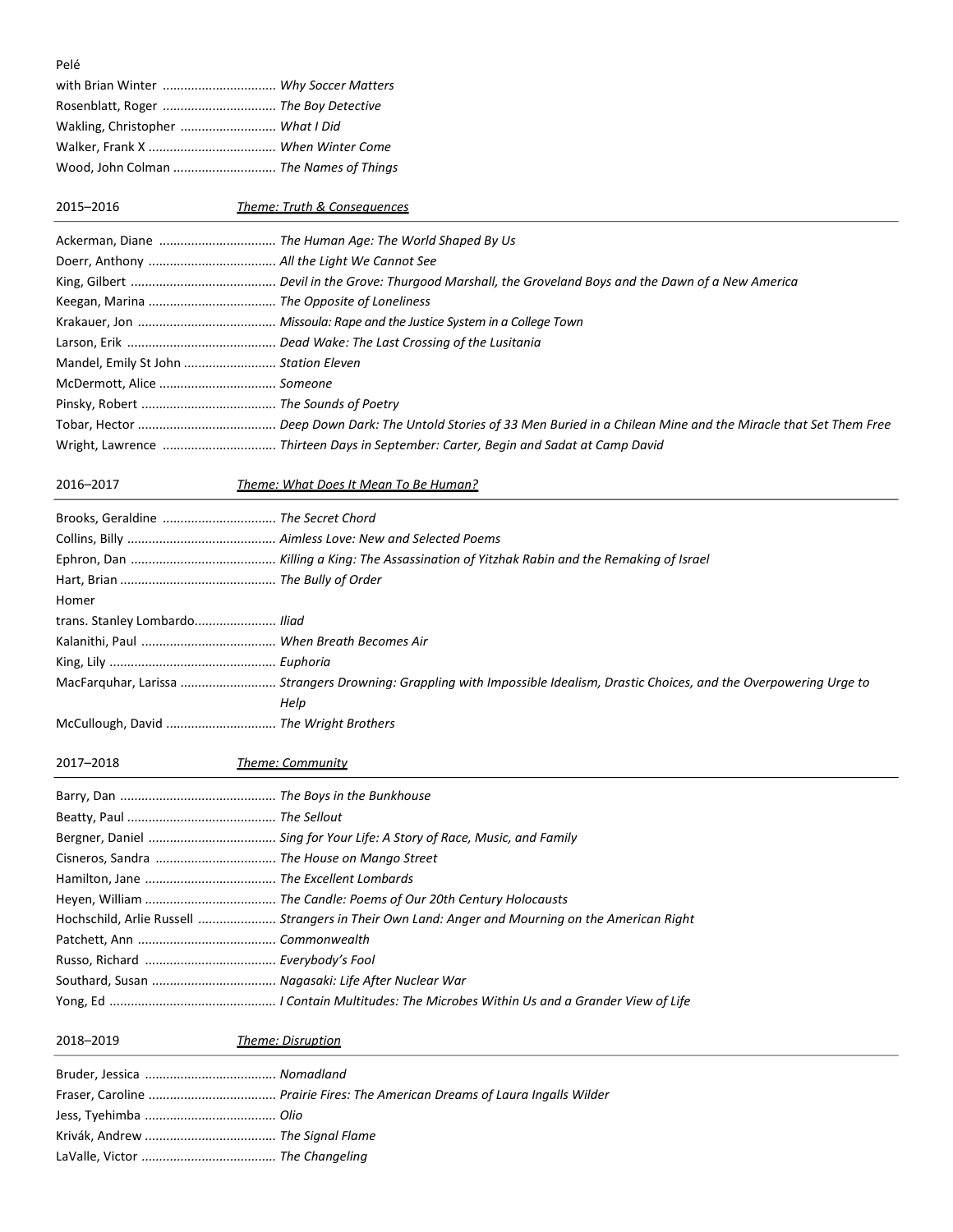| Lomasko, Victoria                            |  |
|----------------------------------------------|--|
|                                              |  |
|                                              |  |
|                                              |  |
|                                              |  |
| Van der Vliet Oloomi, Azareen  Call Me Zebra |  |
|                                              |  |

## 2019–2020 Theme: Collaborations

| Braithwaite, Oyinkan  My Sister, the Serial Killer |  |
|----------------------------------------------------|--|
|                                                    |  |
|                                                    |  |
|                                                    |  |
|                                                    |  |
|                                                    |  |
|                                                    |  |
| Ruhl, Sarah                                        |  |
|                                                    |  |
|                                                    |  |
|                                                    |  |

| 2020-2021        | Theme: This Land                                                       |  |
|------------------|------------------------------------------------------------------------|--|
|                  |                                                                        |  |
|                  |                                                                        |  |
|                  |                                                                        |  |
|                  |                                                                        |  |
|                  |                                                                        |  |
|                  |                                                                        |  |
|                  |                                                                        |  |
| various authors, |                                                                        |  |
|                  | ed. Viet Thanh Nguyen  The Displaced: Refugee Writers on Refugee Lives |  |

## The Chautauqua Prize

| 2012 Winner                                           |                                                                    |
|-------------------------------------------------------|--------------------------------------------------------------------|
| 2013 Winner                                           |                                                                    |
| 2014 Winner<br>Scarboro, Elizabeth  My Foreign Cities |                                                                    |
| 2015 Winner                                           |                                                                    |
| 2016 Winner                                           |                                                                    |
| 2017 Winner                                           |                                                                    |
| 2018 Winner                                           | Marzano-Lesnevich, Alex  The Fact of a Body: A Murder and A Memoir |